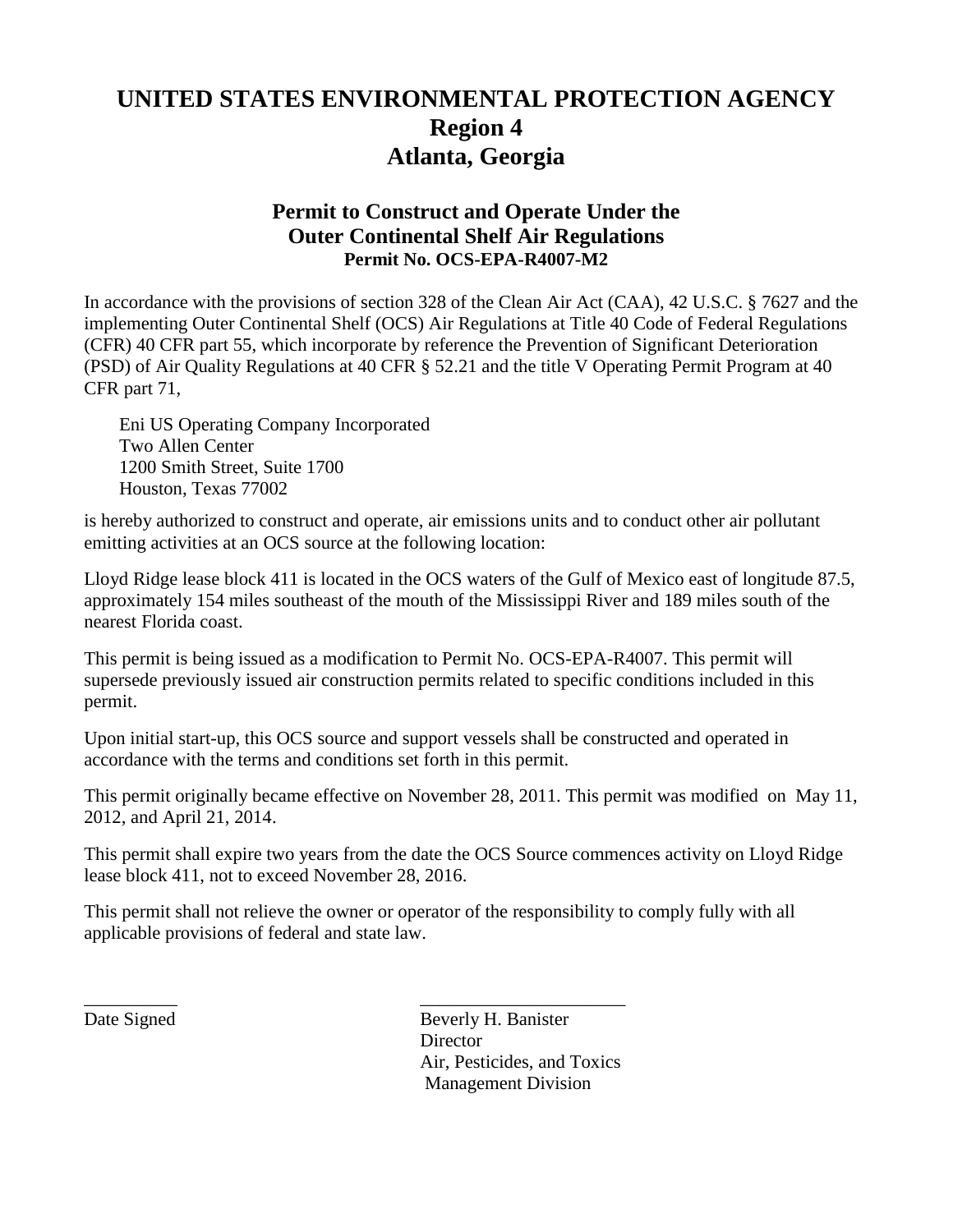### **1 AUTHORITY**

The United States Environmental Protection Agency (EPA) issues this permit pursuant to section 328 of the CAA, 42 U.S.C. § 7627, and the implementing OCS Air Regulations at 40 CFR part 55, which incorporate by reference the PSD Regulations at 40 CFR § 52.21 and the title V Operating Permit Program at 40 CFR part 71. This permit is based upon the application initially submitted to the EPA by Eni US Operating Company Incorporated (Eni) on May 14, 2010, supplemental submittals in the administrative record for this permit action and upon the technical analysis performed by the EPA.

### **2 APPLICANT**

Eni US Operating Company Incorporated Two Allen Center 1200 Smith Street, Suite 1700 Houston, Texas 77002

# **3 PROJECT LOCATION**

Lloyd Ridge lease block 411, located in the OCS waters of the Gulf of Mexico east of longitude 87.5, approximately 154 miles southeast of the mouth of the Mississippi River and 189 miles south of the nearest Florida coast.

### **4 PROJECT DESCRIPTION**

The project, known as the Holy Cross Drilling Project, will mobilize the *Pathfinder* drillship, and support vessels to drill in the Gulf of Mexico, Lloyd Ridge lease block 411, to determine the presence of natural gas. The exploratory drilling activity will consist of two phases: the initial drilling phase and the well completion phase; the *Pathfinder* will complete both phases. The operation will last up to two years, and based on applicable permitting regulations, is a "temporary source" for PSD permitting purposes.

Air pollutant emissions generated from the Holy Cross Drilling Project include the following criteria pollutants: oxides of nitrogen  $(NO_x)$ , carbon monoxide  $(CO)$ , particulate matter  $(PM)$ , particulate matter with an aerodynamic diameter less than 2.5 microns  $(PM_{2.5})$ , particulate matter with an aerodynamic diameter less than 10 microns ( $PM_{10}$ ), sulfur dioxide (SO<sub>2</sub>), and volatile organic compounds (VOC) (as a measured pollutant for the criteria pollutant ozone). In addition, the project will generate other regulated air pollutants, including greenhouse gases (GHG). The project's emissions are primarily released from the combustion of diesel fuel in the engines that produce power for the thrusters to hold the dynamically positioned drillship in place, as well as the power to operate the drilling equipment. Other activities, such as cementing the well and the use and pumping of heavy lubricating muds, also release emissions. Based on emissions estimates, and the applicable permitting thresholds, the project is considered to have significant emissions of  $NO<sub>x</sub>$ , CO, GHG, PM, PM<sub>10</sub>, PM<sub>2.5</sub>, and VOC and is subject to the PSD program for these pollutants.

The equipment on the drillship includes six main propulsion diesel electric generators, consisting of three Wärtsilä Vasa 18V32 LNE diesel engines with a rated power output of approximately 9,910 horsepower (hp) each, and three Wärtsilä Vasa 12V32 LNE diesel engines with a rated power output of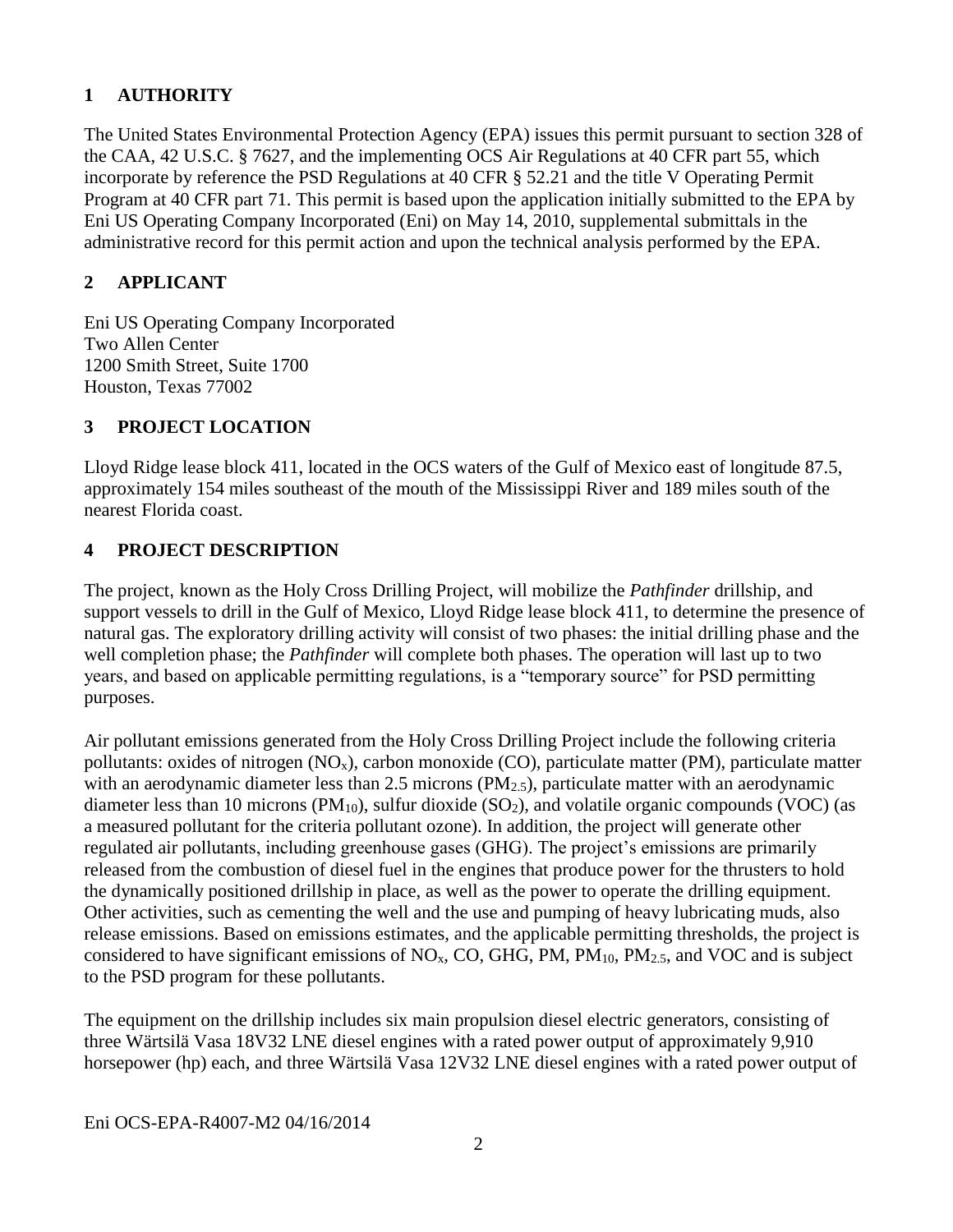approximately 6,610 hp each. The emissions from the diesel engines will be controlled using Low  $NO<sub>x</sub>$ Engine (LNE) design, turbo-charged with aftercoolers, injection timing retard, and high injection pressure. Emissions will be further controlled using good combustion practices, enhanced load management and an emissions measurement program.

A combination of crew boats and supply boats will support the drillship. The support vessels will be used to transport personnel, supplies, and fuel to the drillship, as required, during the entire duration of the exploratory drilling. As it is not known which specific vessels will be available when the drilling commences, the support vessels will be used interchangeably depending on availability. The *Max Chouest* is the largest (based on total engine rating) support vessel currently expected to be available during the proposed drilling activity. The specific support vessels that will be on location during the operation will be identified prior to commencing operations. Emissions from the support vessels, including emissions while at the OCS source or en route to or from the OCS source within 25 nautical miles of the OCS source shall be considered direct emissions from the OCS source.

Eni is authorized to construct and operate the *Pathfinder*, the *Max Chouest*, or similar support vessel with an equivalent or lower potential to emit for all regulated pollutants, and emission units listed in Tables 1 and 2, at the lease block identified on Page 1 of this permit, consistent with the representations in the permit application and subject to the terms and conditions in this permit.

*The information provided in Tables 1 and 2 is for description purposes and does not establish operating limits.*

| <b>Transocean Pathfinder Drillship</b> |                                 |                         |                         |      |  |  |  |
|----------------------------------------|---------------------------------|-------------------------|-------------------------|------|--|--|--|
| <b>Unit ID</b>                         | <b>Description</b>              | Make & Model            | <b>Rating/Capacity</b>  | Year |  |  |  |
| $DR-GE-01$                             | Main propulsion generator #1    | Wärtsilä Vasa 18V32 LNE | $9,910$ hp <sup>*</sup> | 1997 |  |  |  |
| $DR-GE-02$                             | Main propulsion generator #2    | Wärtsilä Vasa 18V32 LNE | 9,910 hp                | 1997 |  |  |  |
| $DR-GE-03$                             | Main propulsion generator #3    | Wärtsilä Vasa 18V32 LNE | 9,910 hp                | 1997 |  |  |  |
| $DR-GE-04$                             | Main propulsion generator #4    | Wärtsilä Vasa 12V32 LNE | $6,610$ hp              | 1997 |  |  |  |
| $DR-GE-05$                             | Main propulsion generator #5    | Wärtsilä Vasa 12V32 LNE | $6,610$ hp              | 1997 |  |  |  |
| $DR-GE-06$                             | Main propulsion generator #6    | Wärtsilä Vasa 12V32 LNE | $6,610$ hp              | 1997 |  |  |  |
| $DR-GE-07$                             | Emergency generator engine #1   | <b>MAN D-2842 LE</b>    | 580 hp                  | 1997 |  |  |  |
| DR-CE-01                               | Crane engine #1                 | Caterpillar 3406        | 490 hp                  | 2007 |  |  |  |
| <b>DR-CE-02</b>                        | Crane engine #2                 | Caterpillar 3406        | 490 hp                  | 2007 |  |  |  |
| DR-CE-03                               | Crane engine #3                 | Caterpillar 3406        | 490 hp                  | 2011 |  |  |  |
| $DR-CE-04$                             | Crane engine #4                 | Caterpillar 3406        | 490 hp                  | 2011 |  |  |  |
| $DR-PE-01$                             | Emergency fire pump engine #1   | Detroit 8V-92 TA        | 568 hp                  |      |  |  |  |
| $DR-EC-01$                             | Escape capsule diesel engine #1 |                         | 40 <sub>hp</sub>        | 1997 |  |  |  |
| <b>DR-EC-02</b>                        | Escape capsule diesel engine #2 |                         | $40$ hp                 | 1997 |  |  |  |
| $DR-EC-03$                             | Escape capsule diesel engine #3 |                         | $40$ hp                 | 1997 |  |  |  |
| DR-EC-04                               | Escape capsule diesel engine #4 |                         | 40 <sub>hp</sub>        | 1997 |  |  |  |

**Table 1 – Transocean** *Pathfinder* **Drillship**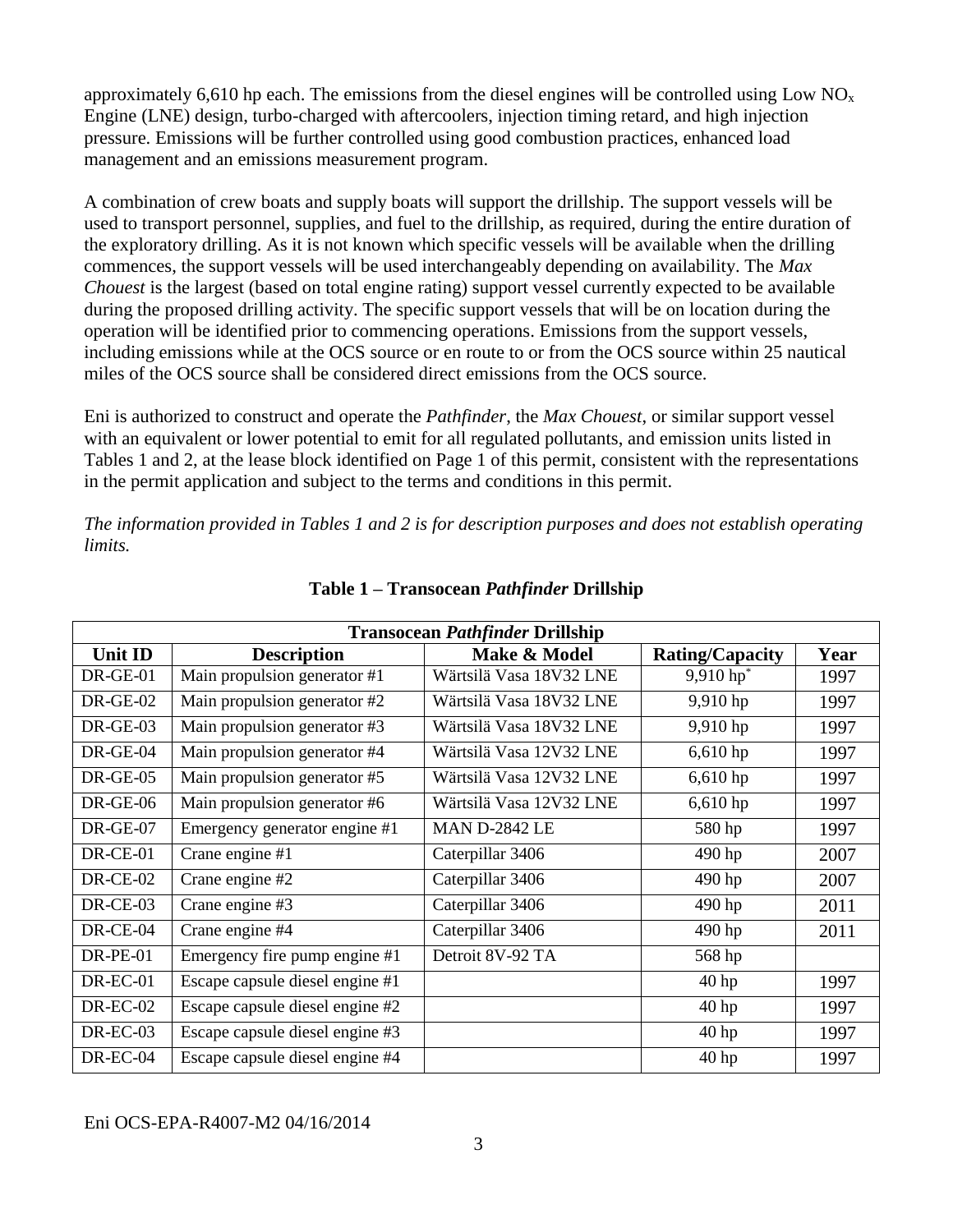| $DR-B-01$       | Diesel boiler                   | Aalborg PH-12t/H | 9.6 MMBtu/hr†            | 1997 |
|-----------------|---------------------------------|------------------|--------------------------|------|
| <b>DR-TL-01</b> | Fuel tank loading               |                  | 10,132 gal/day‡          | 1997 |
| $DR-TA-01$      | No.1 HFO storage tank STBD      |                  | 610,687 gal              | 1997 |
|                 | (starboard side)                |                  |                          |      |
| $DR-TA-02$      | No.1 HFO storage tank PORT      |                  | 610,687 gal              | 1997 |
|                 | (port side)                     |                  |                          |      |
| $DR-TA-03$      | <b>HFO</b> service tank STBD    |                  | 28,372 gal               | 1997 |
| DR-TA-04        | HFO service tank PORT           |                  | 28,372 gal               | 1997 |
| $DR-TA-05$      | HFO settler tank STBD           |                  | $\overline{31,119}$ gal  | 1997 |
| <b>DR-TA-06</b> | HFO settler tank PORT           |                  | 31,119 gal               | 1997 |
| $DR-TA-07$      | No.1 Forward diesel oil storage |                  | 138,611 gal              | 1997 |
|                 | tank                            |                  |                          |      |
| $DR-TA-08$      | Diesel oil storage tank STBD    |                  | 28,372 gal               | 1997 |
| DR-TA-09        | Diesel oil storage tank PORT    |                  | 28,372 gal               | 1997 |
| $DR-TA-10$      | Diesel oil service tank STBD    |                  | 7,106 gal                | 1997 |
| $DR-TA-11$      | Diesel oil service tank PORT    |                  | 7,106 gal                | 1997 |
| $DR-TA-12$      | Emergency generator fuel tank   |                  | $150$ gal                | 1997 |
| $DR-TA-13$      | Diesel fire pump tank           |                  | $50$ gal                 | 1997 |
| $DR-TA-14$      | Crane engine tank #1            |                  | 40 gal                   | 1997 |
| $DR-TA-15$      | Crane engine tank #2            |                  | 40 gal                   | 1997 |
| $DR-TA-16$      | Crane engine tank #3            |                  | 40 gal                   | 1997 |
| $DR-TA-17$      | Crane engine tank #4            |                  | 40 gal                   | 1997 |
| $DR-TA-18$      | Jet A-1 Tank                    |                  | 991 gal                  | 1997 |
| <b>DR-TA-19</b> | Lube oil settling tank PORT     |                  | 15,058 gal               | 1997 |
| $DR-TA-20$      | Lube oil settling tank STBD     |                  | 12,548 gal               | 1997 |
| $DR-TA-21$      | Lube oil storage tank PORT      |                  | 11,069 gal               | 1997 |
| $DR-TA-22$      | Lube oil storage tank STBD      |                  | $11,069$ gal             | 1997 |
| $DR-TA-23$      | Sep. bilge oil tank             |                  | 5,785 gal                | 1997 |
| <b>DR-TA-24</b> | Base oil tank                   |                  | $\overline{136,611}$ gal | 1997 |
| <b>DR-WO-01</b> | <b>Welding Operations</b>       |                  | N/A                      | N/A  |
| <b>DR-PO-01</b> | <b>Painting Operations</b>      |                  | N/A                      | N/A  |

\* Horsepower

† Million British thermal units per hour

‡ Gallons per day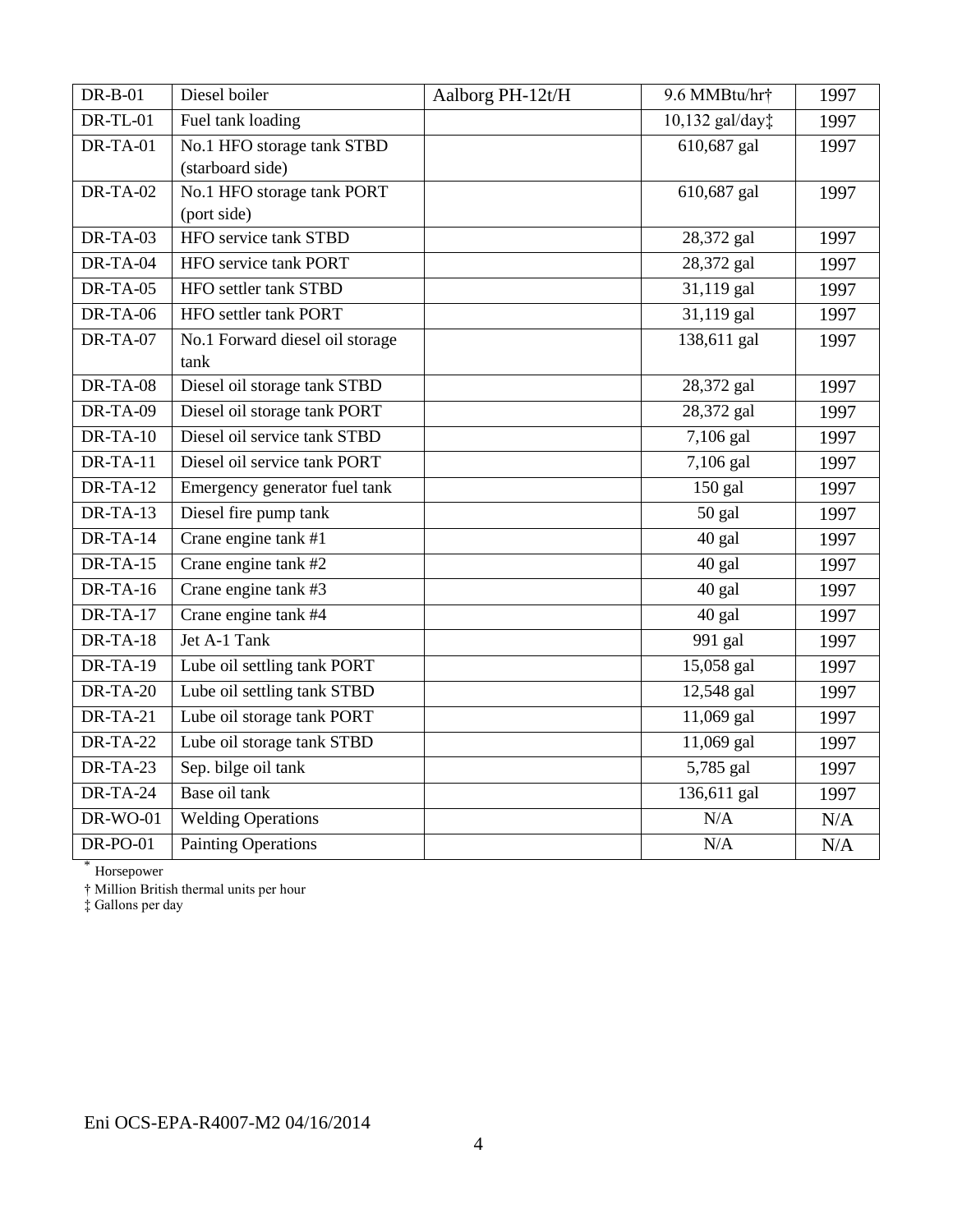| <b>Unit ID</b> | <b>Description</b>           | <b>Rating</b> |
|----------------|------------------------------|---------------|
| $AB-ME-01$     | Diesel marine propulsion     | 7,600 hp      |
|                | engine $#1$                  |               |
| $AB-ME-02$     | Diesel marine propulsion     | 7,600 hp      |
|                | engine $#2$                  |               |
| $AB-TE-01$     | Diesel marine bow thruster   | 1,500 hp      |
|                | $(tunnel) \#1$               |               |
| $AB-TE-02$     | Diesel marine stern thruster | $1,500$ hp    |
|                | $(tunnel)$ #2                |               |
| $AB-TE-03$     | Diesel marine bow thruster   | 1,200 hp      |
|                | (drop-down azimuthing) #3    |               |
| $AB-GE-01$     | Service generator engine #1  | 670.5hp       |
| $AB-GE-02$     | Service generator engine #2  | 670.5hp       |
| $AB-GE-03$     | Service generator engine #3  | 670.5hp       |
| $AB-GE-04$     | Service generator engine #4  | 402.3 hp      |

#### **Table 2 –** *Max Chouest* **or Similar (Support Vessel)**

#### **5 GENERAL CONDITIONS**

#### **5.1 Compliance**

5.1.1 The permittee shall comply with all requirements of 40 CFR part 71, 40 CFR § 52.21, 40 CFR part 55 and this permit. Failure to do so shall be considered a violation of section 111(e) of the CAA. All enforcement provisions of the CAA, including, but not limited to, the provisions of sections 113, 114, 120, 303 and 304 of the CAA, shall apply to the OCS source and permittee.

[40 CFR § 55.9(a) and (b)]

5.1.2 The permittee must comply with all conditions of this permit. All terms and conditions of this permit are enforceable by the EPA and citizens under the CAA. Any permit noncompliance constitutes a violation of the CAA and is grounds for enforcement action; for permit termination, revocation and reissuance, or modification; or for denial of a permit renewal application.

[40 CFR  $\S$  71.6(a)(6)(i)]

5.1.3 It shall not be a defense for a permittee in an enforcement action that it would have been necessary to halt or reduce the permitted activity in order to maintain compliance with the conditions of this permit.

[40 CFR § 71.6(a)(6)(ii)]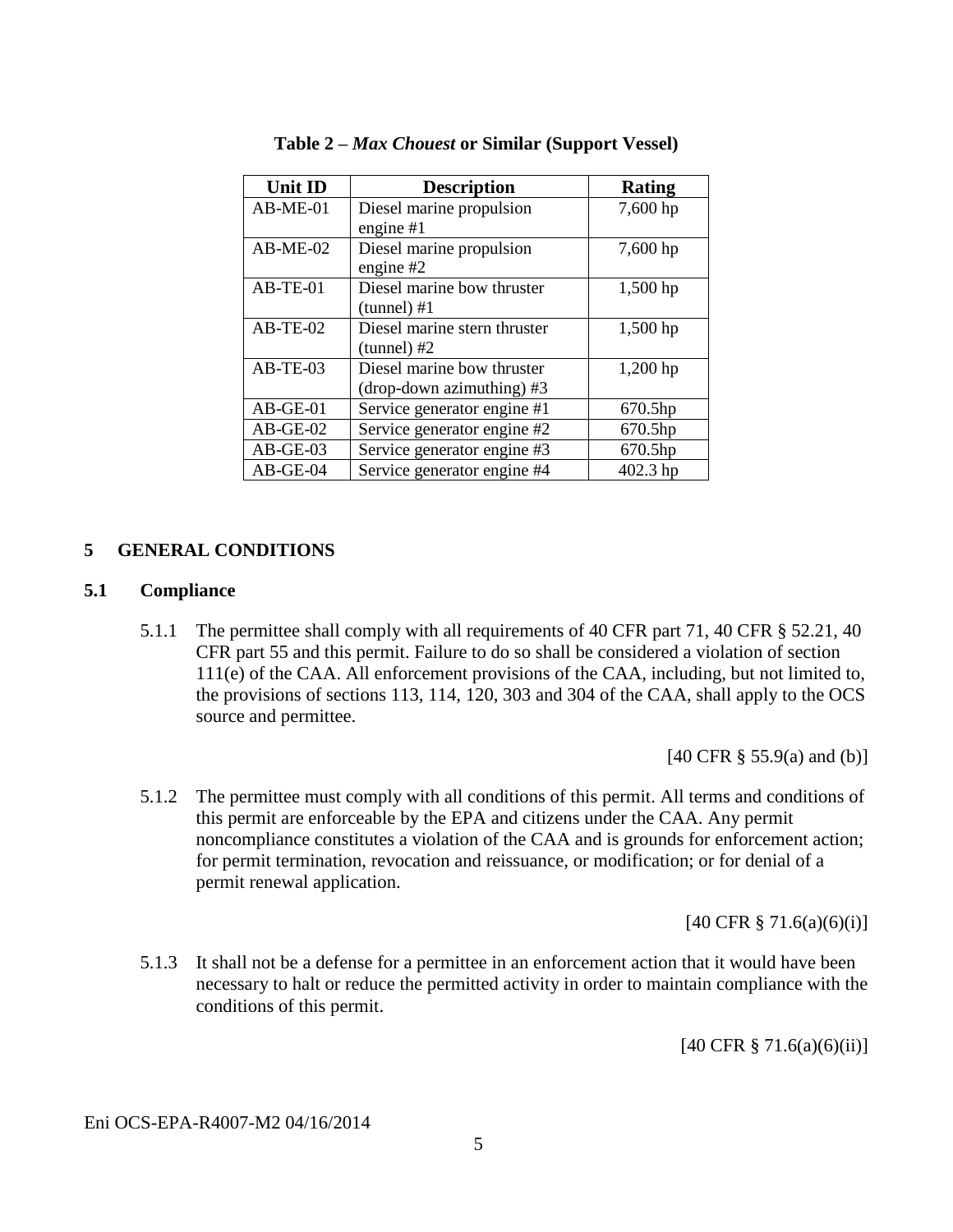### **5.2 Permit Shield**

Compliance with the terms and conditions of this permit shall be deemed in compliance with the applicable requirements that are included and are specifically identified in this permit. Nothing in this permit shall alter or affect the following:

- The provisions of CAA section 303 (emergency orders), including the authority of the Administrator under that section;
- The liability of an owner or operator of a source for any violation of applicable requirements prior to or at the time of permit issuance; or
- The ability of the EPA to obtain information from a source pursuant to CAA section 114.

[40 CFR § 71.6(f)(1)]

### **5.3 Other Credible Evidence**

For the purpose of submitting compliance certifications in accordance with Condition 5.20 of this permit, or establishing whether or not a person has violated or is in violation of any requirement of this permit, nothing shall preclude the use, including the exclusive use, of any credible evidence or information, relevant to whether a source would have been in compliance with applicable requirements if the appropriate performance or compliance test or procedure had been performed.

[CAA §§ 113(a) and (e)(1), 40 CFR §§ 60.11(g) and 61.12]

### **5.4 Construction and Operation**

- 5.4.1 As approved and conditioned by this permit, all construction and operation, including equipment operations and maintenance, of the OCS source and support vessels shall be in accordance with the data, specifications, drawings, exhibits, and assumptions included with the application and supporting materials submitted by the permittee, which resulted in this permit ("application materials"). This permit is valid only for the specific processes and operations applied for and indicated in the application materials. Any unauthorized deviation from the application materials, or from any term or condition of this permit may constitute grounds for revocation or enforcement action by the EPA.
- 5.4.2 The permittee shall properly operate and maintain the OCS source and support vessels, including all systems of treatment and control (and related appurtenances) that are installed and used by the permittee to achieve compliance with the terms and conditions of this permit. This provision includes the operation of backup or auxiliary facilities or similar systems when necessary to minimize or prevent emissions in achieving compliance with the terms and conditions of the permit.

[40 CFR § 52.21(r)(1)]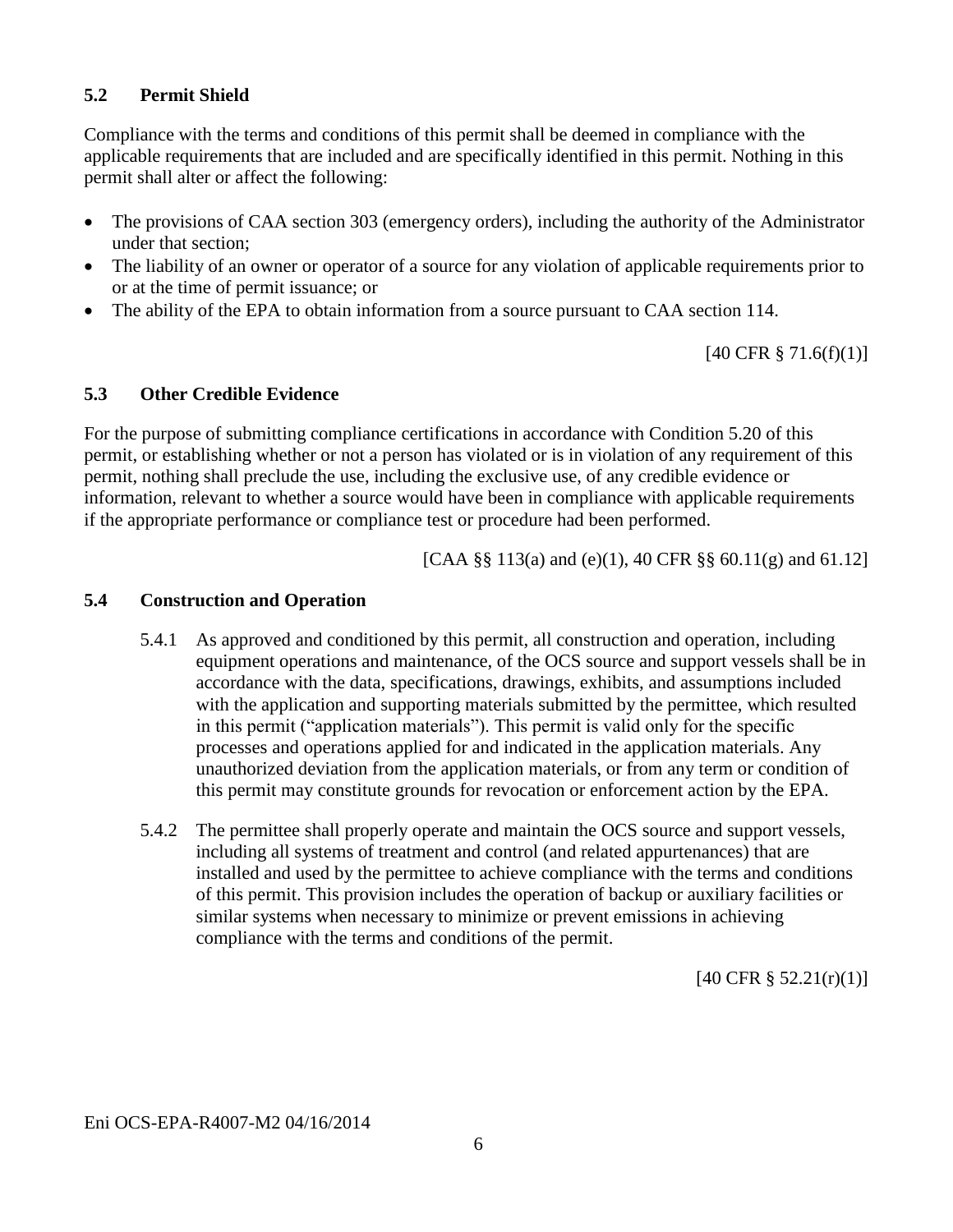### **5.5 Compliance with Other Requirements**

This permit does not relieve the permittee of the responsibility to comply fully with applicable provisions of any other requirements under federal law.

 $[40 \text{ CFR } \frac{8}{9} 55.6(a)(4)(iii)]$ 

### **5.6 Notification to Owners, Operators, and Contractors**

The permittee must notify all other owners or operators, contractors, and the subsequent owners or operators associated with emissions from the OCS source and support vessels of the terms and conditions of this permit.

[40 CFR § 55.6(a)(4)(iv)]

### **5.7 Permit Expiration**

5.7.1 This approval to construct shall become invalid if construction is not commenced within 18 months after the effective date of this permit, construction is discontinued for a period of 18 months or more, or construction is not completed within a reasonable time. The EPA may extend the 18-month period upon a satisfactory showing that an extension is justified.

[40 CFR § 52.21(r)(2)]

5.7.2 This permit shall expire two years from the date the OCS Source commences activity on Lloyd Ridge lease block 411, not to exceed November 28, 2016. The EPA may extend the two years upon a satisfactory showing that the extension is justified, and under the condition that project emissions do not exceed those specified in this permit.

[40 CFR § 52.21(i)(3), 40 CFR § 71.6(a)(2), 40 CFR § 55.6(a)]

### **5.8 Property Rights**

This permit does not convey any property rights of any sort, or any exclusive privilege.

[40 CFR §71.6(a)(6)(iv)]

#### **5.9 Inspections**

The permittee, by accepting this permit, specifically agrees to allow authorized EPA personnel, upon presentation of credentials or other documents as may be required by law and at reasonable times, access to the premises where the permitted activity is located or conducted or where any records are required to be kept under the terms and conditions of this permit to:

5.9.1 Have access to and copy any records that must be kept under conditions of the permit, including but not limited to, information relating to the OCS source, support vessels, monitoring data, or compliance or noncompliance with the permit;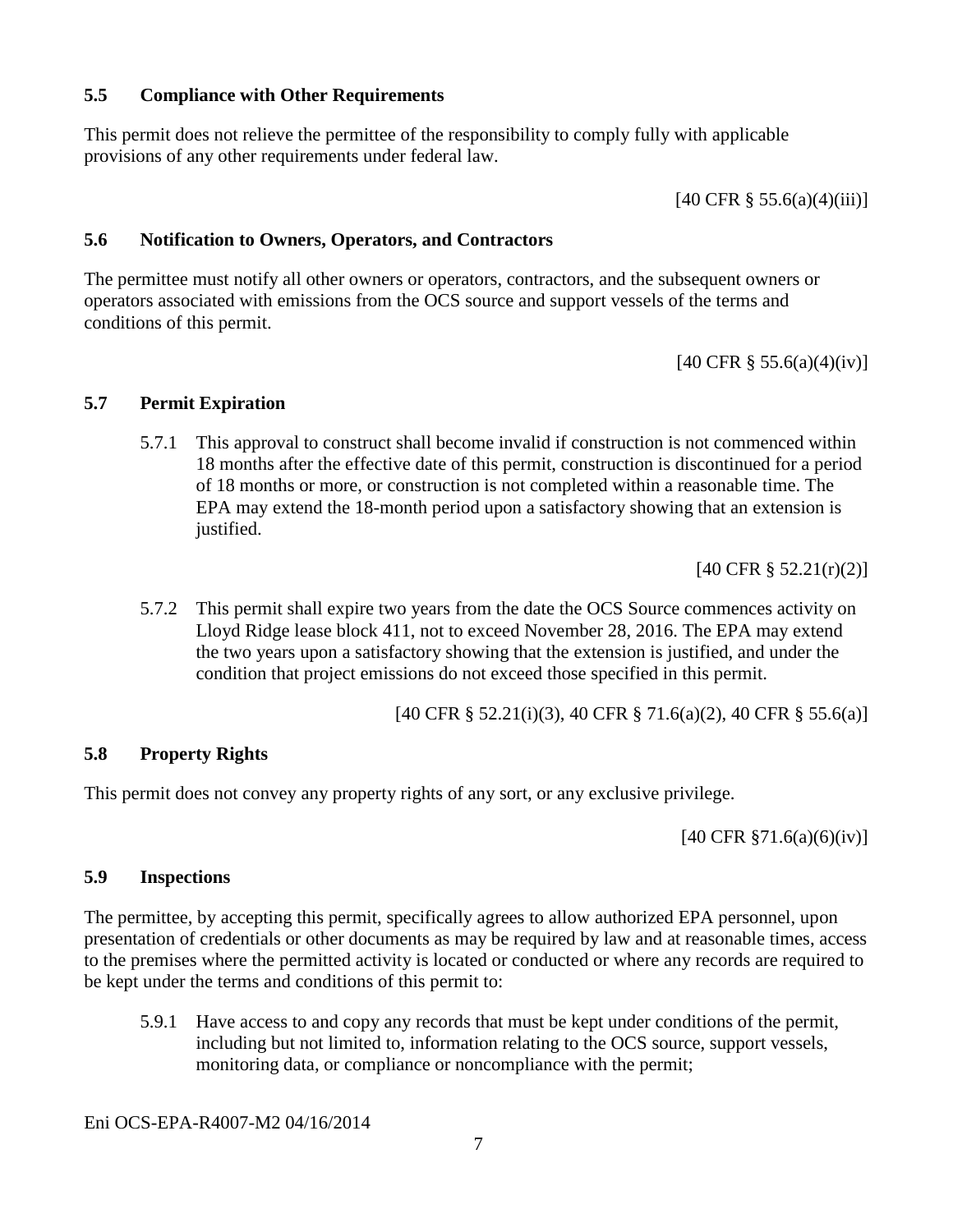- 5.9.2 Inspect the OCS source, support vessels, equipment, practices, or operation regulated or required under this permit;
- 5.9.3 Sample or monitor any substances or parameters at any location reasonably necessary to assure compliance with this permit or the EPA rules; and
- 5.9.4 Reasonable time may depend on the nature of the concern being investigated.

[40 CFR § 71.6(c)(2)]

### **5.10 Emergency Provisions**

In addition to any emergency or upset provision contained in any applicable requirement, the permittee may seek to establish that noncompliance with a technology-based emission limitation under this permit was due to an emergency. To do so, the permittee shall demonstrate the affirmative defense of emergency through properly signed, contemporaneous operating logs, or other relevant evidence that:

- An emergency occurred and that the permittee can identify the cause(s) of the emergency;
- The permitted facility was at the time being properly operated;
- During the period of the emergency the permittee took all reasonable steps to minimize levels of emissions that exceeded the emissions standards, or other requirements in this permit; and
- The permittee submitted notice of the emergency to the EPA within two (2) working days of the time when emission limitations were exceeded due to the emergency. This notice must contain a description of the emergency, any steps taken to mitigate emissions, and corrective actions taken. This notice fulfills the requirements of Condition 5.17.2 of this permit, concerning prompt notification of deviations.

[40 CFR §§ 71.6(g)(2), (3) and (5)]

### **5.11 Burden of Proof for Emergencies**

In any enforcement proceeding, the permittee attempting to establish the occurrence of an emergency has the burden of proof.

[40 CFR § 71.6(g)(4)]

### **5.12 Emergency Defined**

An "emergency" means any situation arising from sudden and reasonably unforeseeable events beyond the control of the source, including acts of God, which situation requires immediate corrective action to restore normal operation, and that causes the source to exceed a technology-based emission limitation under the permit due to unavoidable increases in emissions attributable to the emergency. An emergency shall not include noncompliance to the extent caused by improperly designed equipment, lack of preventive maintenance, careless or improper operation, or operator error.

[40 CFR § 71.6(g)(1)]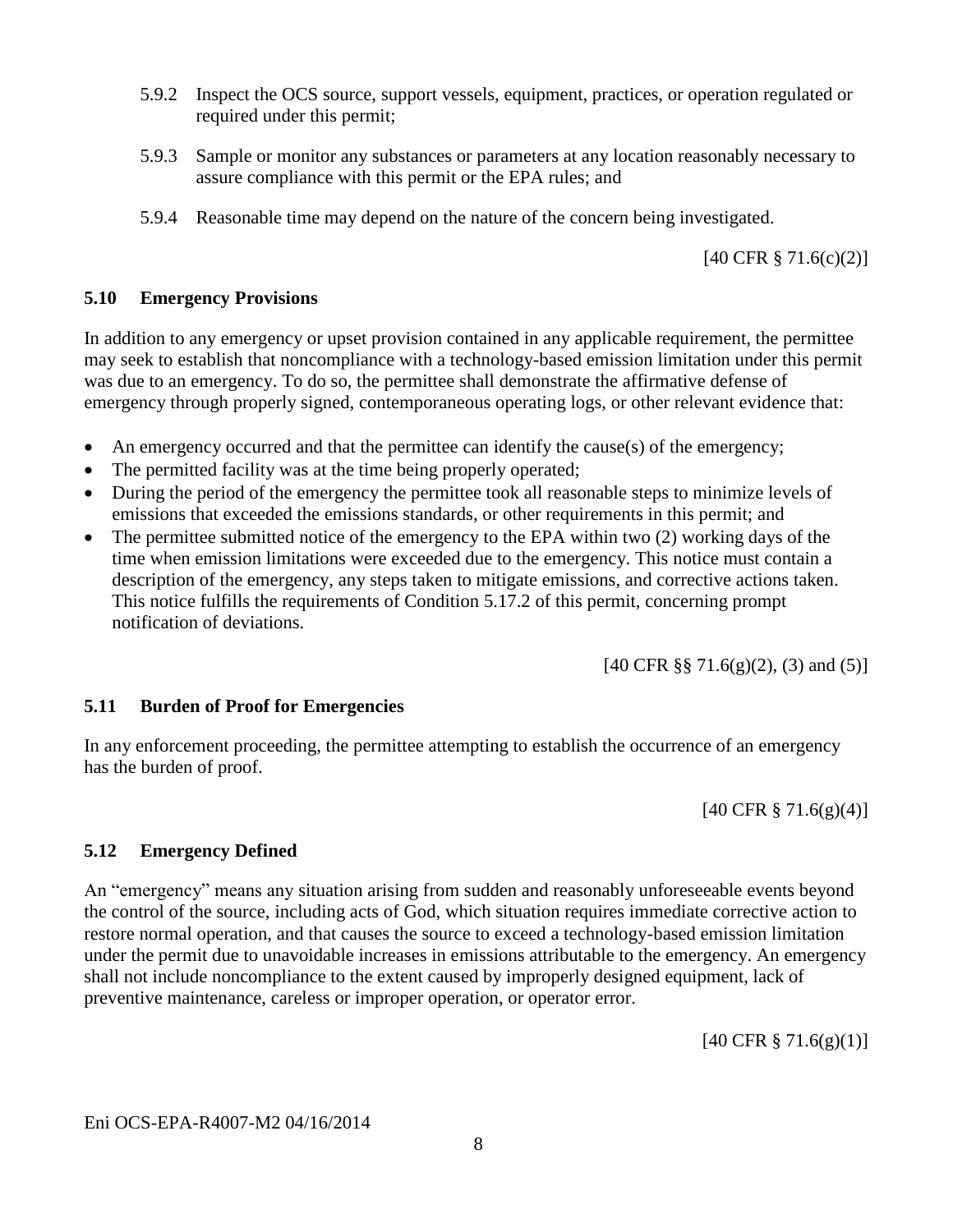#### **5.13 Certification Requirement**

Any document required to be submitted under this permit shall be certified by a responsible official as to truth, accuracy and completeness. Such certifications shall state that based on information and belief formed after reasonable inquiry, the statements and information in the document are true, accurate, and complete.

[40 CFR §§ 71.5(d), 71.6(c)(1) and 71.9(h)(2]

#### **5.14 Permit Actions**

This permit may be modified, revoked, reopened, and reissued, or terminated for cause. The filing of a request by the permittee for a permit modification, revocation and reissuance, or termination, or of a notification of planned changes or anticipated noncompliance does not stay any permit condition.

[40 CFR § 71.6(a)(6)(iii)]

### **5.15 Reopening for Cause**

The permit shall be reopened by the EPA and the permit revised prior to expiration under any of the circumstances described in 40 CFR § 71.7(f).

[40 CFR § 71.7(f)]

#### **5.16 Recordkeeping Requirements**

In accepting this permit, the permittee understands and agrees that all information relating to this permitted source which is submitted to the EPA may be used by the EPA as evidence in any enforcement case involving the permitted source arising under federal statutes, the EPA rules, or rules enforceable by the EPA.

- 5.16.1 This permit or a copy thereof shall be kept at the work site of the permitted activity.
- 5.16.2 The permittee shall furnish all records required by this permit.
- 5.16.3 During enforcement actions, the retention period for all records will be extended automatically unless otherwise stipulated by the EPA.
- 5.16.4 The permittee shall hold at the corporate offices of Eni, located at 1201 Louisiana, Suite 3500, Houston, Texas, records of all monitoring information required by the permit, copies of all reports required by this permit, and records of all data used to complete the application for this permit. These materials shall be retained at least five years from the date of the sample, measurement, report, or application unless otherwise specified.

[40 CFR § 71.6(a)(3)(ii)(B)]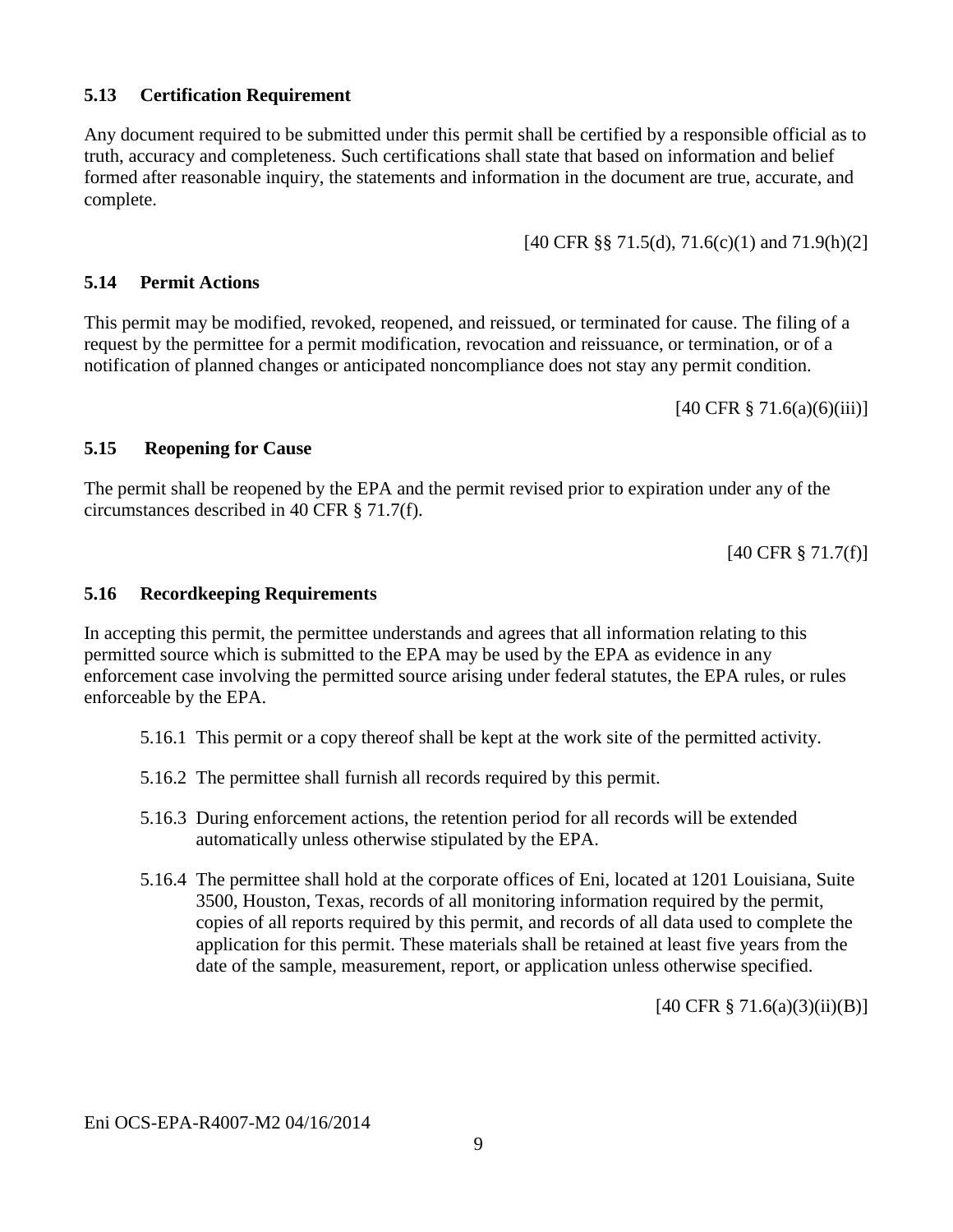5.16.5 Records of monitoring information shall include:

- The date, emission unit or other place as defined in this permit, and time of sampling or measurements;
- The results of such analyses and operating conditions as existing at the time of sample or measurement;
- $\bullet$  The date(s) the analyses were performed;
- The person who performed the sampling or measurements; and
- The analytical techniques or methods used.

 $[40 \text{ CFR } \S$  71.6(a)(3)(ii)(A)]

5.16.6 When requested by the EPA, the permittee shall furnish any information required by law which is needed to determine compliance with the permit. If the permittee becomes aware that relevant facts were not submitted or were incorrect in the permit application or in any report to the EPA, such facts or information shall be corrected promptly.

[40 CFR § 71.5(b)]

All notifications, reporting or other communications relating to this permit shall be submitted to:

Chief Air & EPCRA Enforcement Branch **Air, Pesticides and Toxics Management Division** U.S. EPA Region 4 61 Forsyth Street, SW Atlanta, GA 30303

In addition, electronic copies of the above-referenced notifications and communications shall be submitted to the following individuals at their corresponding email address:

| Email                  | Phone        |
|------------------------|--------------|
| lloyd. david@epa.gov   | 404-562-9216 |
| dressler.java @epa.gov | 404-562-9208 |
| fortin.kelly@epa.gov   | 404-562-9117 |
| land.eva@epa.gov       | 404-562-9103 |
|                        |              |

5.16.7 The permittee shall furnish to the EPA, within a reasonable time, any information that the EPA may request in writing to determine whether cause exists for modifying, revoking, and reissuing, or terminating the permit, or to determine compliance with the permit. Upon request, the permittee shall also furnish to the EPA copies of records that are required to be kept pursuant to the terms of the permit, including information claimed to be confidential. Information claimed to be confidential must be accompanied by a claim of confidentiality according to the provisions of 40 CFR part 2, subpart B.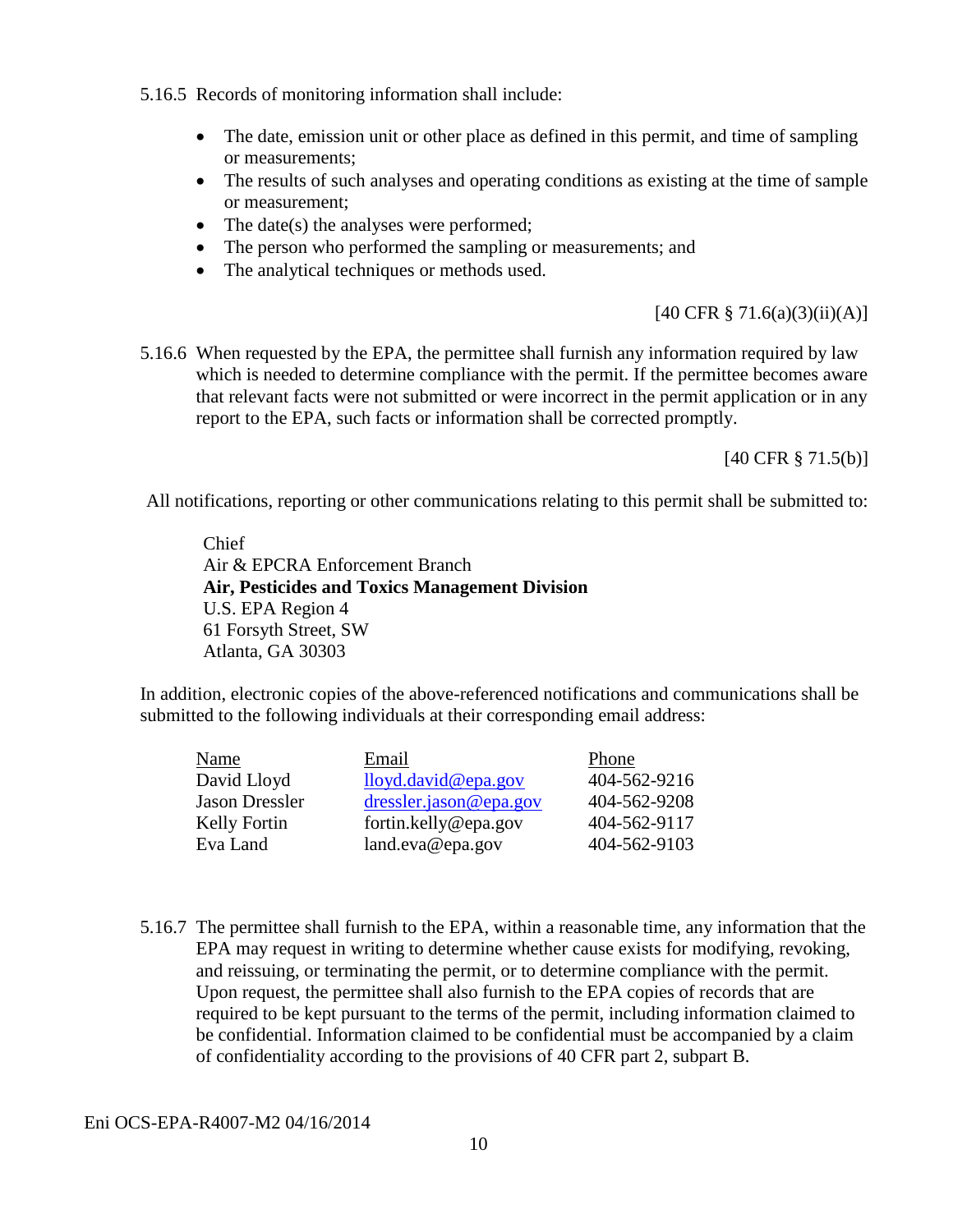### **5.17 General Reporting Requirements**

5.17.1 The permittee shall submit to the EPA reports of any required monitoring for each six month reporting period from July 1 to December 31 and from January 1 to June 30, except that the first reporting period shall begin on the effective date of this permit and end on either June 30 or December 31, whichever occurs first. All reports shall be submitted to the EPA and shall be postmarked by the 30th day following the end of the reporting period. All instances of deviations from permit requirements must be clearly identified in such reports. All required reports must be certified by a responsible official consistent with Condition 5.13.

 $[40 \text{ CFR } \frac{8}{9} \, 71.6(a)(3)(iii)(A)]$ 

5.17.2 The permittee shall promptly report to the EPA, by telephone or facsimile, deviations from permit conditions, including those attributable to upset conditions as defined in this permit, the probable cause of such deviations, and any corrective actions or preventive measures taken. The report shall be made using the following numbers:

Telephone: (404) 562-9194 Facsimile: (404) 562-9019 Attn: Air Permits Part 71 Deviation Report

 $[40 \text{ CFR } \frac{8}{9} \, 71.6(a)(3)(iii)(B)]$ 

- 5.17.3 For the purposes of Conditions 5.17.1 through 5.17.5 of the permit, prompt is defined as follows:
	- 5.17.3.1 Any definition of prompt or a specific time frame for reporting deviations provided in an underlying applicable requirement as identified in this permit.
	- 5.17.3.2 Where the underlying applicable requirement fails to address the time frame for reporting deviations, reports of deviations will be submitted based on the following schedule:
		- For emissions of a hazardous air pollutant or a toxic air pollutant (as identified in the applicable regulation) that continue for more than an hour in excess of permit requirements, the report must be made within 24 hours of the occurrence;
		- For emissions of any regulated pollutant excluding those referenced in the preceding bullet, that continue for more than two (2) hours in excess of permit requirements, the report must be made within 48 hours of the occurrence; or
		- For all other deviations from permit requirements, the report shall be submitted with the semi-annual monitoring report required in Condition 5.17.1.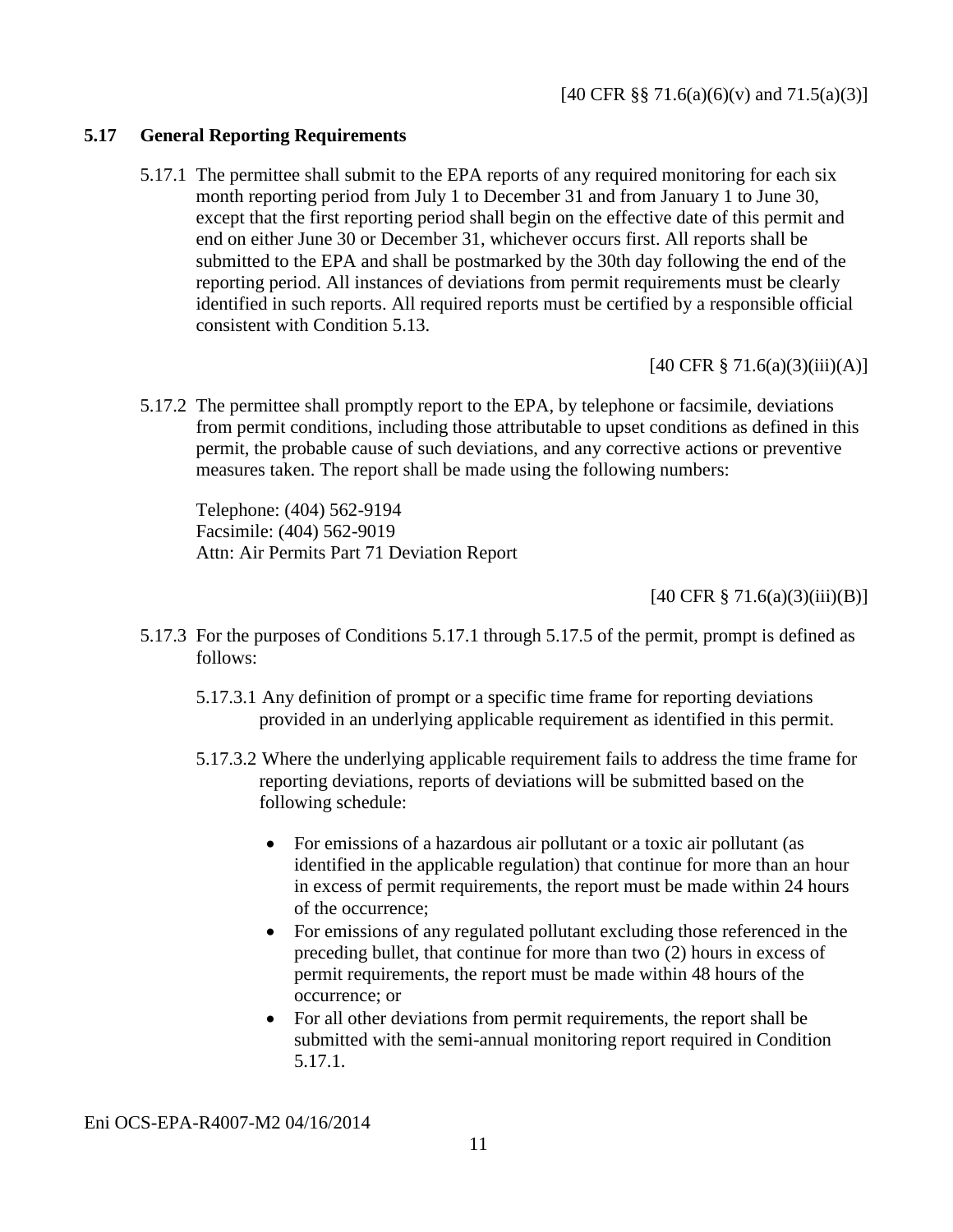### $[40 \text{ CFR } \frac{8}{9} \, 71.6(a)(3)(iii)(B)]$

- 5.17.4 Within 10 working days of the occurrence of a deviation as provided in Condition 5.17.3.2 above, the permittee shall also submit a written notice, which shall include a narrative description of the deviation and updated information as listed below to the EPA, certified consistent with Condition 5.13 of this permit. When reporting excess emissions or permit deviations, the permittee must report in writing the following information:
	- OCS Source (Facility) Name
	- OCS Air Permit Number
	- Company Name
	- Date/Time when the deviation was discovered;
	- Date/Time when the event began (24-hour clock);
	- Date/Time when the event ended (24-hour clock);
	- Duration of the event: (hours: minutes) or days (total number of hours, minutes or days, if intermittent then include only the duration of the deviation);
	- If the deviation was intermittent or continuous;
	- Brief description of what happened and the cause, including information regarding the operating conditions during the deviation;
	- $\bullet$  Identification of the emission unit(s) or source(s) involved in the event using the same identification number(s) and name(s) as in the permit;
	- Identification of each emission limit potentially exceeded during the event and the level of exceedance, if applicable;
	- Whether the deviation was unavoidable;
	- Describe corrective action taken and action taken to prevent future recurrence; and
	- Certification: Based on information and belief formed after reasonable inquiry, certify that the statements and information reported are true, accurate, and complete.

[40 CFR §§ 71.6(a)(3)(i)(B) and (iii)(B)]

- 5.17.5 For the purposes of Conditions 5.17.1 through 5.17.5, deviation means any situation in which the permittee fails to meet a permit term or condition. A deviation is not always a violation. A deviation can be determined by observation or through review of data obtained from any testing, monitoring, or record keeping required by this permit. For a situation lasting more than 24 hours, each 24-hour period is considered a separate deviation. Included in the meaning of deviation are any of the following:
	- A situation where emissions exceed an emission limitation or standard;
	- A situation where process or emissions control device parameter values indicate that an emission limitation or standard has not been met;
	- A situation in which observations or data collected demonstrate noncompliance with an emission limitation or standard or any work practice or operating condition required by the permit (including indicators of compliance revealed through parameter monitoring); and
	- A situation in which any testing, monitoring, recordkeeping or reporting required by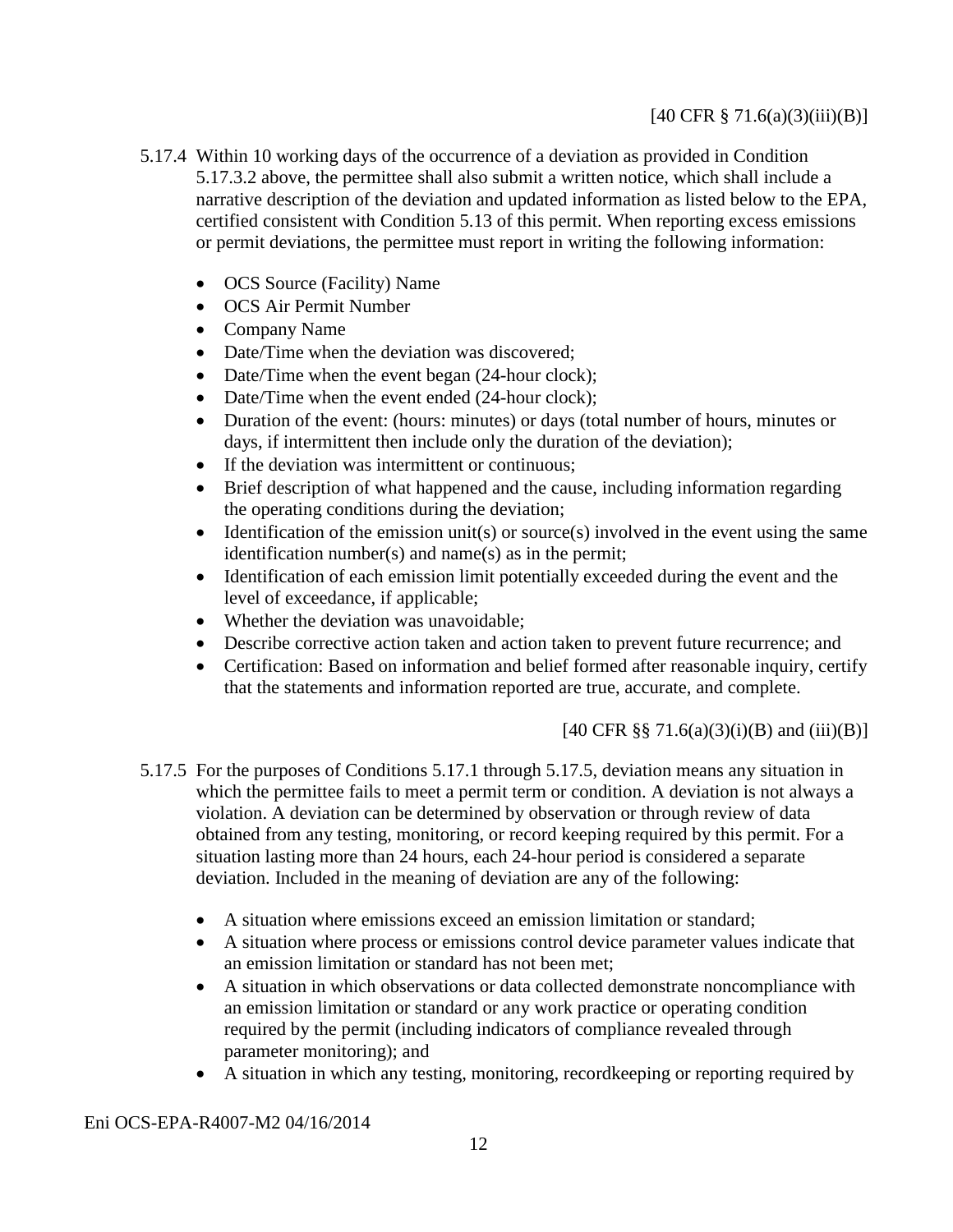this permit is not performed or not performed as required.

[40 CFR § 71.6(a)(3)(iii)(C)]

5.17.6 If requested by the EPA, the permittee shall provide a more detailed written report as requested to follow up on an excess emissions/deviation report.

[40 CFR § 71.6(a)(3)(iii)(B)]

### **5.18 Off Permit Changes**

The permittee is allowed to make certain changes without a permit revision, provided that the following requirements are met:

- Each change is not addressed or prohibited by this permit;
- Each change shall meet all applicable requirements and shall not violate any existing permit term or condition;
- Changes under this provision may not include changes subject to any requirement under any provision of title I of the Clean Air Act;
- The permittee shall provide contemporaneous written notice to the EPA of each change, except for changes that qualify as insignificant activities under 40 CFR  $\S$  71.5(c)(11). The written notice shall describe each change, the date of the change, any change in emissions, pollutants emitted and any applicable requirements that would apply as a result of the change;
- The permit shield in Condition 5.2 does not apply to changes made under this provision; and
- The permittee shall keep a record describing all changes that result in emissions of any regulated air pollutant subject to any applicable requirement not otherwise regulated under this permit, and the emissions resulting from those changes.

[40 CFR §71.6(a)(12)]

### **5.19 Operational Flexibility**

The permittee is allowed to make a limited class of changes under section  $502(b)(10)$  of the CAA within this permitted facility without applying for a permit revision, provided the changes do not exceed the emissions allowable under this permit (whether expressed therein as a rate of emissions or in terms of total emissions) and are not title I modifications. This class of changes does not include changes that would violate applicable requirements or changes that would contravene federally enforceable permit terms and conditions that are monitoring (including test methods), recordkeeping, reporting, or compliance certification requirements.

[40 CFR § 71.2 and 71.6(a)(13)(i)]

5.19.1 The permittee is required to send a notice to the EPA at least seven (7) days in advance of any change made under this provision. The notice must describe the change, when it will occur and any change in emissions, and identify any permit terms or conditions made inapplicable as a result of the change. The permittee shall attach each notice to its copy this permit.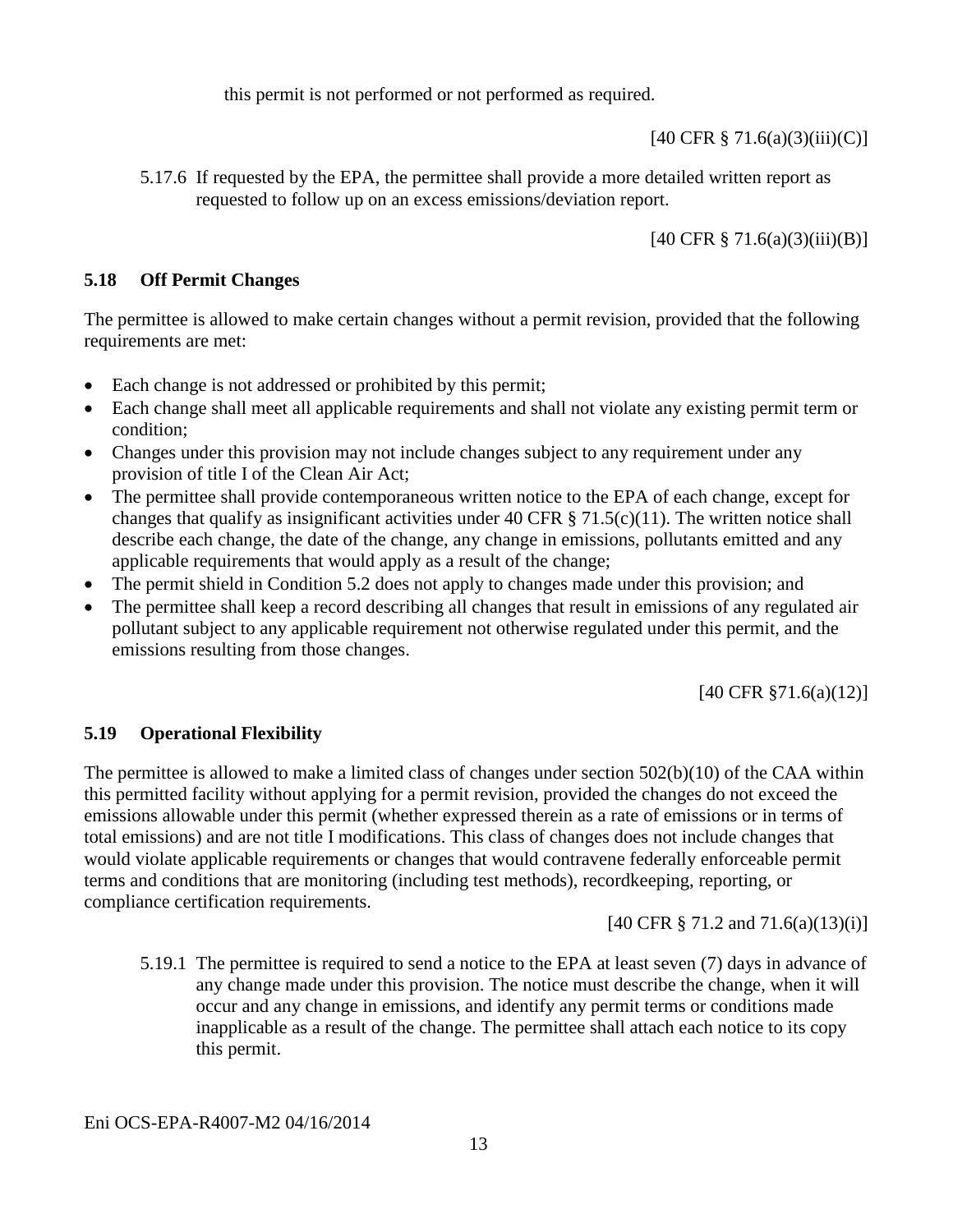5.19.2 Any permit shield provided under 40 CFR § 71.6(f) and Condition 5.2 of this permit does not apply to changes made under this provision.

[40 CFR § 71.6(a)(13)(i)(B)]

### **5.20 Annual Compliance Certification**

The permittee shall submit to the EPA a certification of compliance with permit terms and conditions, including emission limitations, standards, or work practices, postmarked by February 28 of each year and covering the previous calendar year except that the first certification shall cover the period from the effective date of this permit through December 31. The compliance certification shall be certified as to truth, accuracy and completeness by a responsible official consistent with Condition 5.13 of this permit.

5.20.1 The certification shall include the following:

- The identification of each permit term or condition that is the basis of the certification;
- $\bullet$  The identification of the method(s) or other means used by the permittee for determining the compliance status with each term and condition during the certification period. Such methods and other means shall include, at a minimum, the methods and means required in this permit. If necessary, the permittee also shall identify any other material information that must be included in the certification to comply with section  $113(c)(2)$  of the CAA, which prohibits knowingly making a false certification or omitting material information;
- The status of compliance with each term and condition of the permit for the period covered by the certification, including whether compliance during the period was continuous or intermittent. The certification shall be based on the method or means designated above. The certification shall identify each deviation and take it into account in the compliance certification; and
- A summary of  $NO<sub>x</sub>$ , CO,  $PM/PM_{10}/PM_{2.5}$ , SO<sub>2</sub>, VOC, H<sub>2</sub>SO<sub>4</sub>, GHG and HAP emissions in tons per year (TPY) emitted by each emissions unit regulated under this permit during the duration of the reporting period based on recorded data, such as actual fuel usage and actual hours of operation.

[40 CFR  $\S 71.6(c)(5)$  and  $55.6(a)(4)$ ]

- 5.20.2 If, for any reason, the permittee does not comply with or will be unable to comply with any term or condition in this permit, the permittee shall immediately provide the EPA with the following information:
	- A description and cause of noncompliance; and
	- The period of noncompliance, including dates and times; or,
	- If not corrected, the anticipated time the noncompliance is expected to continue, and steps being taken to reduce, eliminate, and prevent recurrence of the noncompliance.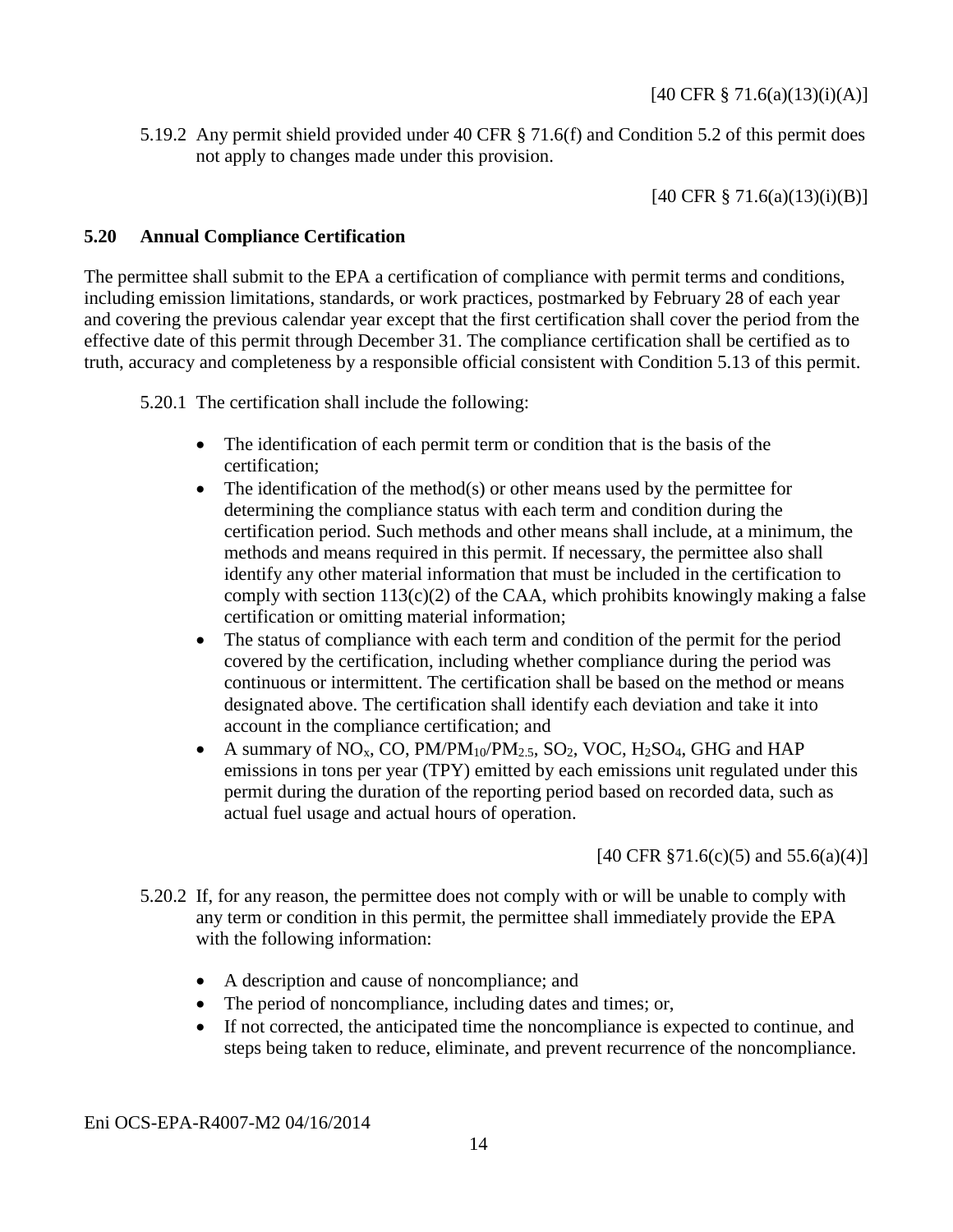Except as provided for in this permit, nothing in this permit shall be construed to relieve the permittee from civil or criminal penalties for noncompliance.

 $[40 \text{ CFR } \frac{8}{9} \, 71.6(a) \, 6)(v)]$ 

### **5.21 Compliance Schedule**

For applicable requirements with which the source is in compliance, the permittee will continue to comply with such requirements. For applicable requirements that will become effective during the permit term, the permittee shall meet such requirements on a timely basis.

[40 CFR §§ 71.6(c)(3) and  $71.5(c)(8)(iii)(A)$  and (B)]

### **5.22 Safe Shutdown**

As provided in 40 CFR § 55.9(c), if this OCS source is ordered to cease operation of any piece of equipment due to enforcement action taken by the EPA, the shutdown will be coordinated by the EPA with the Bureau of Ocean Energy Management, Regulation and Enforcement, the United States Coast Guard, and the permittee and operator to assure that the shutdown will proceed in a safe manner. No shutdown action will occur until after the EPA's consultation with these agencies, but in no case will initiation of the shutdown be delayed by more than 24 hours after the EPA consults with these agencies. The initiation of the shutdown process will not preclude procedures necessary to ensure safety.

[40 CFR § 55.9(c)]

#### **5.23 Transfer of Ownership**

In the event of any changes in control or ownership of the OCS source, this permit shall be binding on all subsequent owners and operators. Permittee shall notify the succeeding owner and/or operator of the existence of this permit and its conditions by letter, a copy of which shall be forwarded to the EPA Region 4.

[40 CFR § 55.6(a)(4)(iv)]

### **5.24 Severability**

The provisions of this permit are severable, and, in the event of any challenge to any portion of this permit or if any provision of the permit is held invalid, the remainder of this permit shall remain valid and in force.

[40 CFR §71.6(a)(5)]

### **5.25 General Testing Requirements**

5.25.1 In addition to the specific testing requirements contained in the emission unit sections of this permit, the permittee shall comply with the generally applicable testing requirements in Conditions 5.25.2 through 5.25.10 whenever conducting a performance test required by this permit unless specifically stated otherwise in this permit.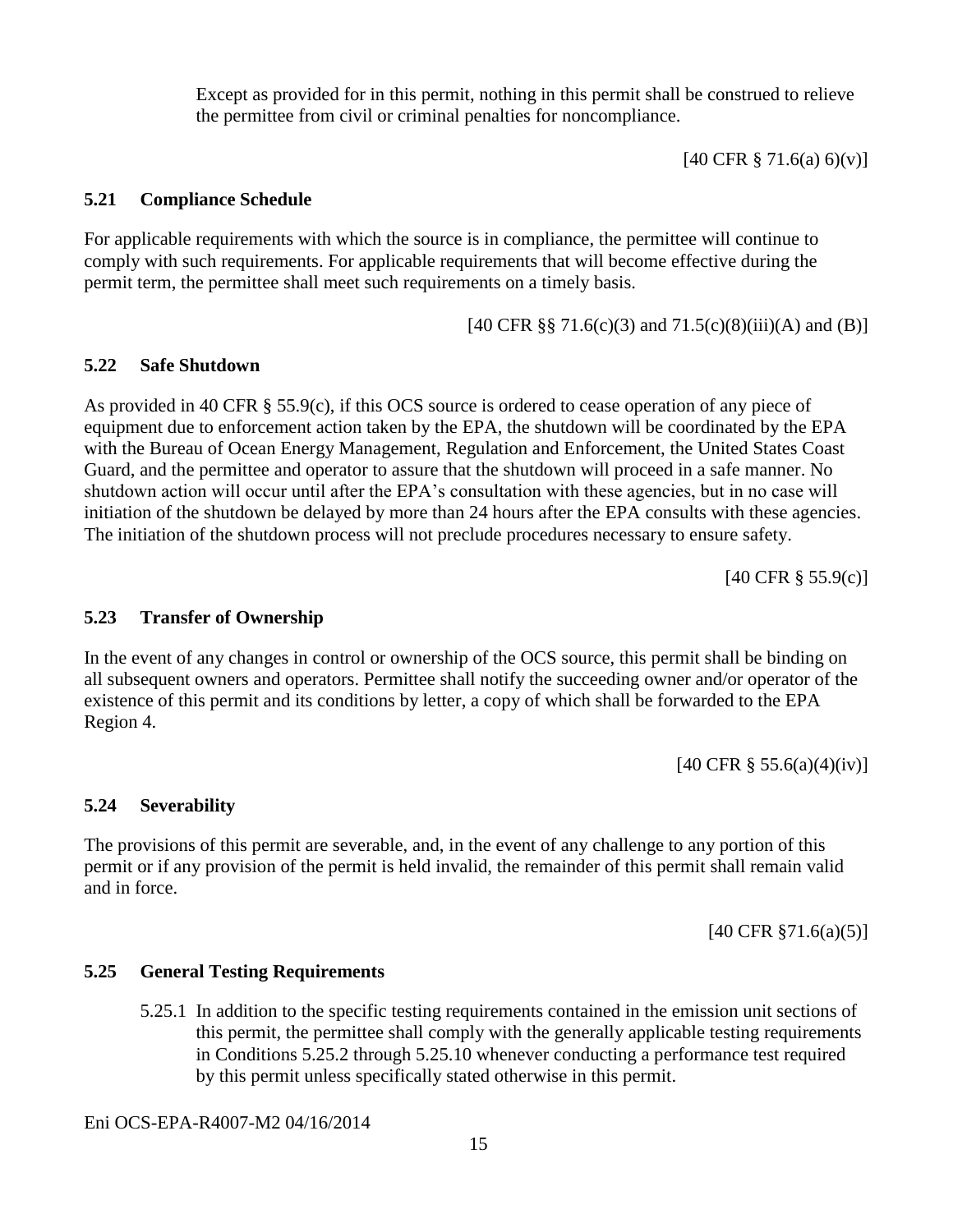- 5.25.2 The permittee shall provide the EPA at least 30 days prior notice of any performance test, except as otherwise specified in this permit, to afford the EPA the opportunity to have an observer present. If after 30 days notice for an initially scheduled performance test, there is a delay in conducting the scheduled performance test, the permittee shall notify the EPA as soon as possible of any delay in the original test date, either by providing at least seven (7) days prior notice of the rescheduled date of the performance test, or by arranging a rescheduled date with the EPA by mutual agreement.
- 5.25.3 The permittee shall submit to the EPA a source test plan 30 days prior to any required testing. The source test plan shall include and address the following elements:
	- Purpose and scope of testing;
	- Source description, including a description of the operating scenarios and mode of operation during testing and including fuel sampling and analysis procedures;
	- Schedule/dates of testing;
	- Process data to be collected during the test and reported with the results, including source-specific data identified in the emission unit sections of this permit;
	- Sampling and analysis procedures, specifically requesting approval for any proposed alternatives to the reference test methods, and addressing minimum test length (*e.g.*, one hour, eight (8) hours, 24 hours, etc.) and minimum sample volume;
	- Sampling location description and compliance with the reference test methods;
	- Analysis procedures and laboratory identification;
	- Quality assurance plan;
	- Calibration procedures and frequency;
	- Sample recovery and field documentation;
	- Chain of custody procedures;
	- Quality assurance/quality control project flow chart;
	- Data processing and reporting;
	- Description of data handling and quality control procedures; and
	- Report content and timing.
- 5.25.4 Only regular operating staff may adjust the processes or emission control devices during or within two (2) hours prior to the start of a source test. Any operating adjustments made during a source test, that are a result of consultation during the tests with source testing personnel, equipment vendors, or consultants, may render the source test invalid.
- 5.25.5 For the duration of each test run (unless otherwise specified), the permittee shall record the following information:
	- All data which is required to be monitored during the test in the emission unit sections of this permit; and
	- All continuous monitoring system data that is required to be routinely monitored in the emission unit sections of this permit for the emission unit being tested.
- 5.25.6 Each source test shall follow the reference test methods specified by this permit and consist of at least three (3) valid test runs conducted under normal operating conditions.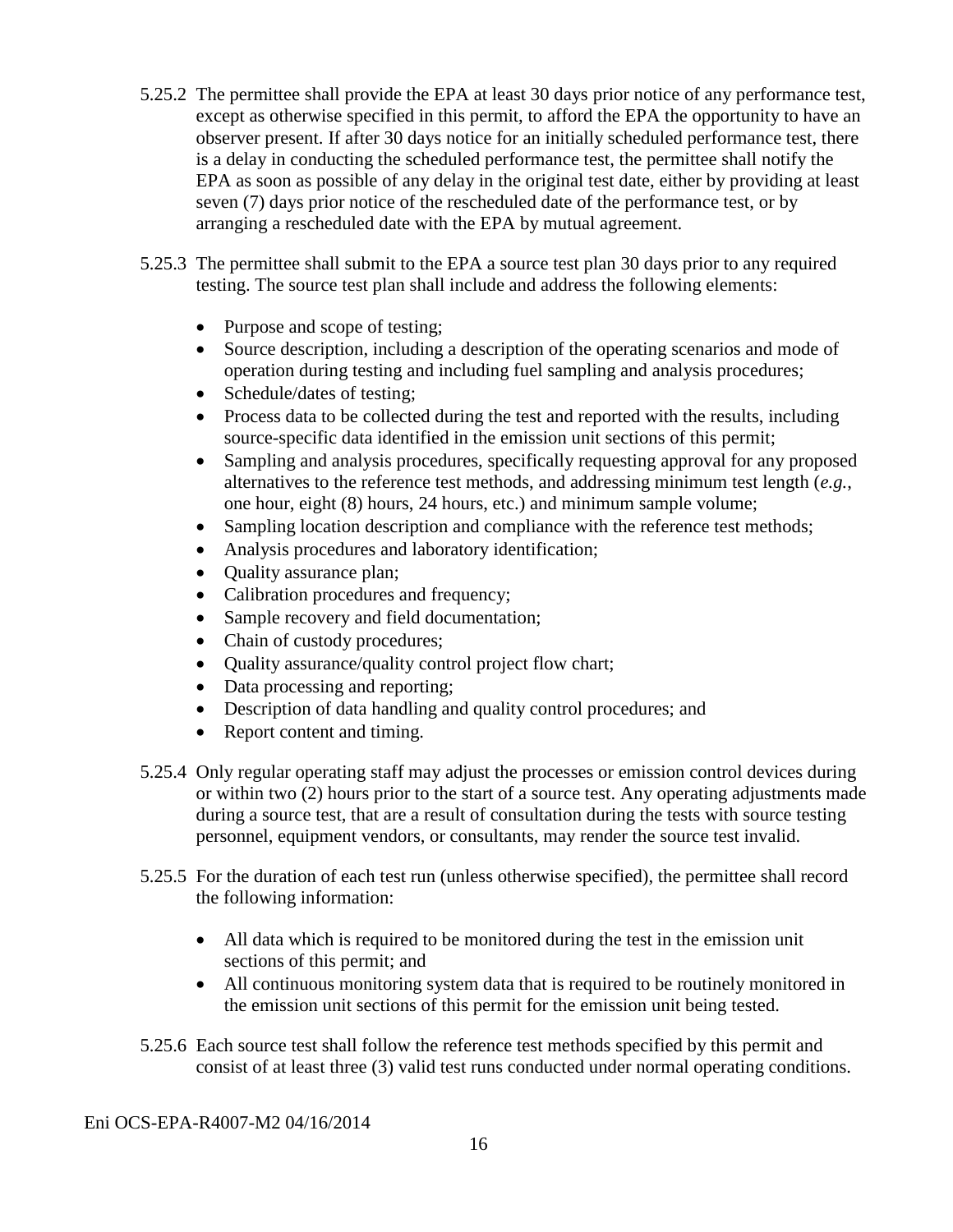5.25.7 If the reference test method yields measured pollutant concentration values at an oxygen concentration other than specified in the emission standard, the permittee shall correct the measured pollutant concentration to the oxygen concentration specified in the emission standard by using the following equation:

$$
PC_{\rm X} = PC_{\rm m} \times \frac{(21-X)}{(21-Y)}
$$

Where:

 $PC_v =$  Pollutant concentration at X percent;

 $PC<sub>m</sub>$  = Pollutant concentration as measured;

 $X =$  the oxygen concentration specified in the standard; and

 $Y =$  the measured average volumetric oxygen concentration.

- 5.25.8 Facilities for performing and observing the emission testing shall be provided that meet the requirements of 40 CFR § 60.8(e) and Reference Method 1 (40 CFR § 60, Appendix A).
- 5.25.9 Emission test reports shall be submitted to the EPA within 45 days of completing any emission test required by this permit along with items required to be recorded in Condition 5.25.5 above.
- 5.25.10 Source test emission data shall be reported as the arithmetic average of all valid test runs and in the terms of any applicable emission limit, unless otherwise specified in the emission unit sections of this permit.

[40 CFR §§ 71.6(a)(3) and 71.6(c)(1)]

#### **5.26 Payment of Fees**

- 5.26.1 No later than April  $1<sup>st</sup>$  of the subsequent year, the permittee shall submit the following to the EPA:
	- Full payment of the annual permit fee, as specified in Conditions 5.26.2 through 5.26.11;
	- An updated fee calculation worksheet form and a photocopy of each fee payment check (or other confirmation of actual fee paid), as specified in Conditions 5.26.4 through 5.27.8; and
	- An annual emissions report of actual emissions, as specified in Condition 5.26.6, for the preceding calendar year.

[40 CFR §§ 71.9(a) and (h)]

5.26.2 The fee payment shall be in United States currency and shall be paid by money order, bank draft, certified check, corporate check, or electronic funds transfer payable to the order of the U.S. Environmental Protection Agency.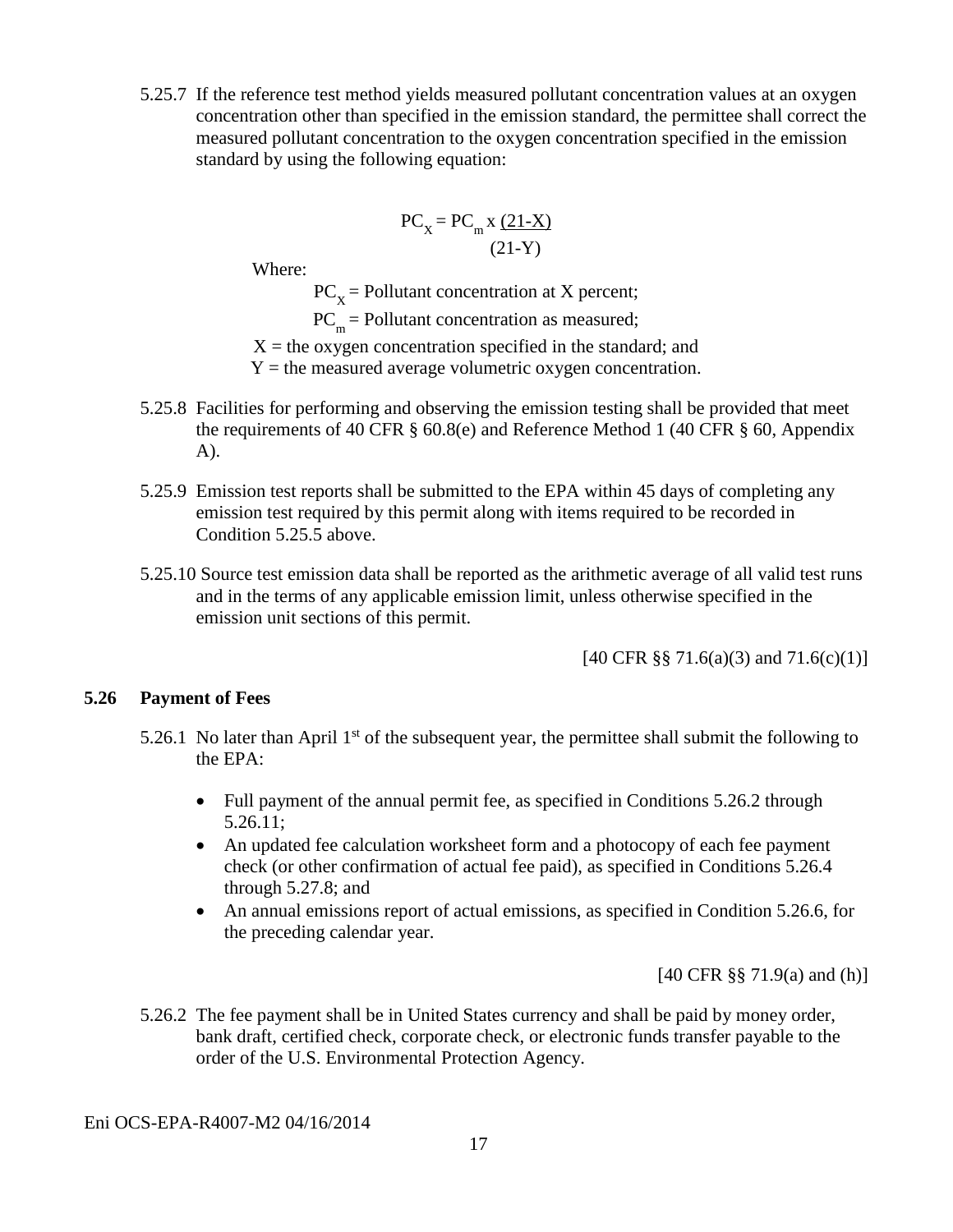5.26.3 The permittee shall send fee payment and a completed fee filing form to either of the addresses listed below.

If sent by Regular Mail through U.S. Postal Service (USPS) send to:

U.S. Environmental Protection Agency FOIA and Miscellaneous Payments Cincinnati Finance Center PO Box 979078 St. Louis, MO 63197-9000

If sent by Express Delivery (or when a physical address is required) send to:

U.S. Bank Government Lockbox 979078 US EPA FOIA & Misc. Payments 1005 Convention Plaza Mail Station SL-MO-C2GL St. Louis, MO 63101 Contact: Natalie Pearson (314-418-4087)

#### [40 CFR § 71.9(k)(2)]

5.26.4 The permittee shall send an updated fee calculation worksheet form and a photocopy of each fee payment check (or other confirmation of actual fee paid), submitted annually by the date specified in Condition 5.26.1, to:

Chief Air Permits Section Air, Pesticides and Toxics Management Division U.S. EPA Region 4 61 Forsyth Street, SW Atlanta, GA 30303

[40 CFR § 71.9(h)(1)]

5.26.5 The annual emissions fee shall be calculated by multiplying the total tons of actual emissions of all "regulated pollutants (for fee calculation)," emitted from the source by the presumptive emission fee (in dollars/ton) in effect at the time of calculation. The presumptive emission fee is revised each calendar year and is available from the EPA prior to the start of each calendar year.

[40 CFR § 71.9(c)(1)]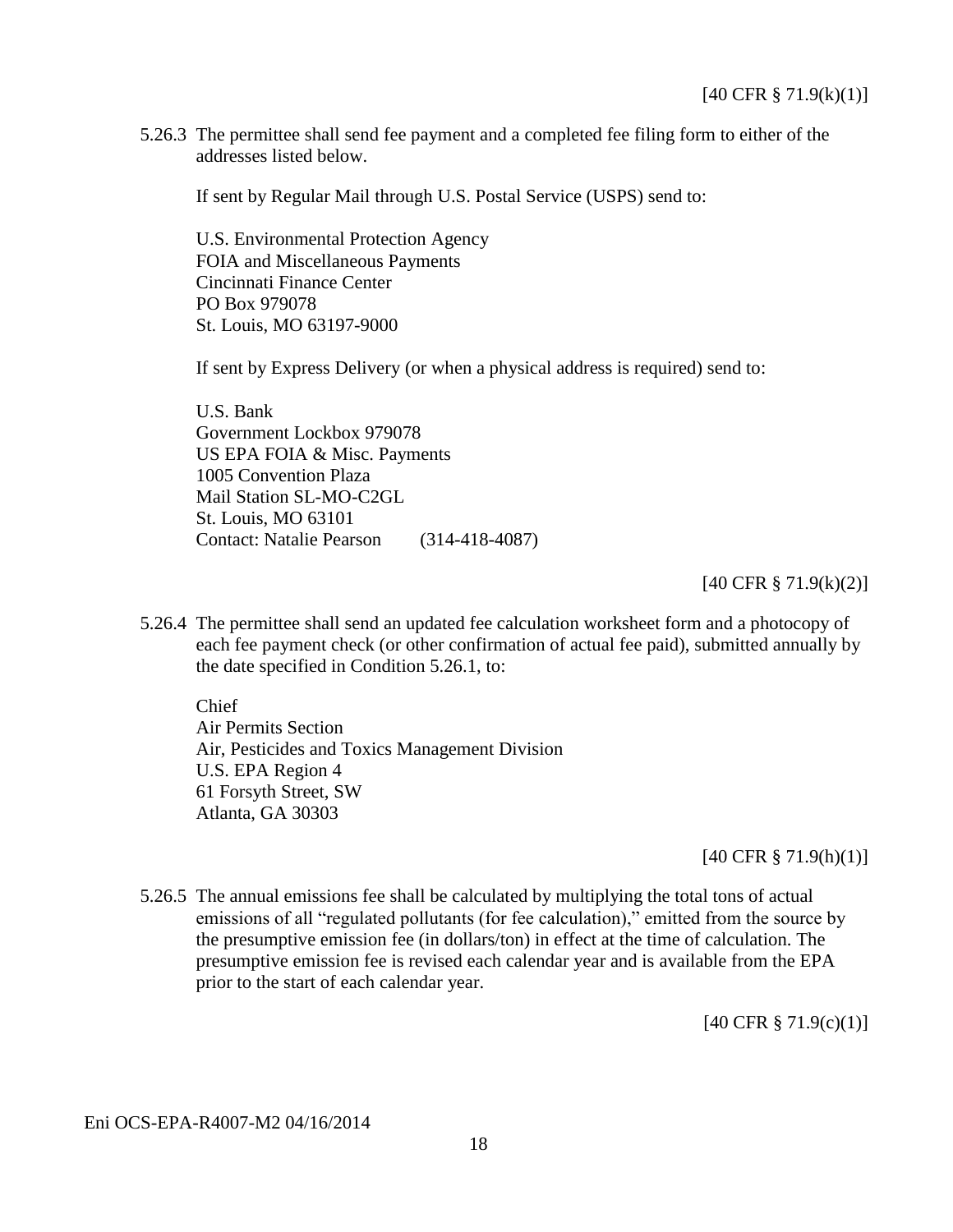5.26.5.1 "Actual emissions" means the actual rate of emissions in TPY of any "regulated pollutant (for fee calculation)," as defined in 40 CFR § 71.2, emitted from a part 71 source over the preceding calendar year. Actual emissions shall be calculated using each emissions unit's actual operating hours, production rates, in-place control equipment, and types of materials processed, stored, or combusted during the preceding calendar year.

[40 CFR § 71.9(c)(6)]

5.26.5.2 Actual emissions shall be computed using methods required by the permit for determining compliance, such as monitoring or source testing data.

[40 CFR § 71.9(h)(3)]

5.26.5.3 If actual emissions cannot be determined using the compliance methods in the permit, the permittee shall use other federally recognized procedures.

[40 CFR § 71.9(e)(2)]

- 5.26.5.4 The permittee shall exclude the following emissions from the calculation of fees:
	- The amount of actual emissions of each regulated pollutant (for fee calculation) that the source emits in excess of 4,000 tons per year;
	- Actual emissions of any regulated pollutant (for fee calculation) already included in the fee calculation; and
	- The insignificant quantities of actual emissions not required to be listed or calculated in a permit application pursuant to 40 CFR  $\S 71.5(c)(11)$ .

 $[40 \text{ CFR } \frac{88}{3} \cdot 71.9(c)(5)(i)$  through (iii)]

5.26.6 The permittee shall submit an annual emissions report of its actual emissions for the preceding calendar year. The annual emissions report shall be certified by a responsible official and shall be submitted each year to the EPA by the date specified in Condition 5.26.1. The annual emissions report shall be submitted to the EPA at the address listed in Condition 5.26.3 of this permit.

[40 CFR §§ 71.9(h)(1) and (2)]

5.26.7 Fee calculation worksheets shall be certified as to truth, accuracy, and completeness by a responsible official in accordance with Condition 5.13 of this permit.

[40 CFR § 71.9(h)(2)]

5.26.8 The permittee shall retain in accordance with the provisions of Conditions 5.16.4 and 5.16.5 of this permit, all work sheets and other materials used to determine fee payments. Records shall be retained for five years following the year in which the emissions data is submitted.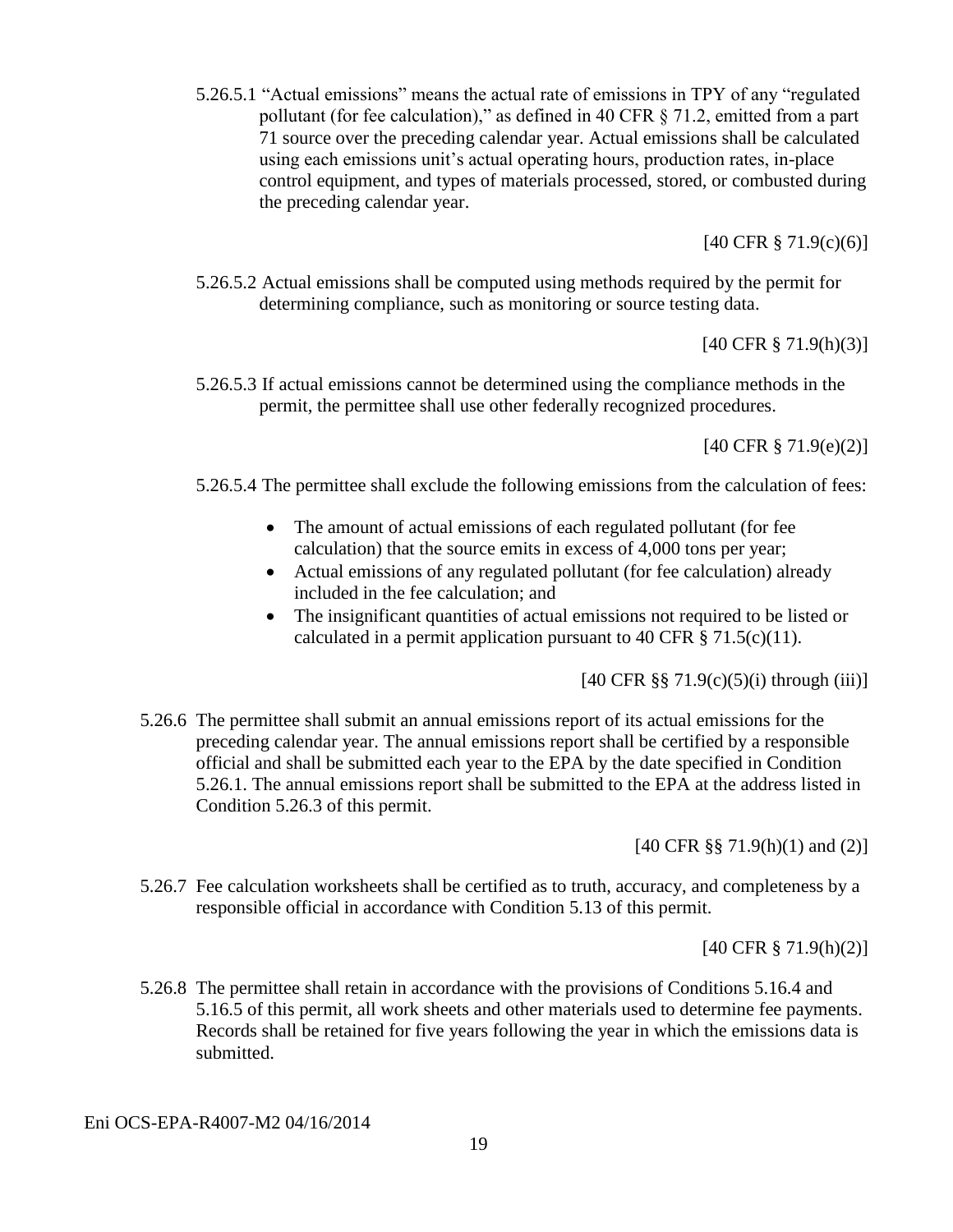5.26.9 Failure of the permittee to pay fees in a timely manner shall subject the permittee to assessment of penalties and interest.

[40 CFR § 71.9(l)]

5.26.10 The permittee, when notified by the EPA of additional amounts due, shall remit full payment within 30 days of receipt of an invoice from the EPA.

[40 CFR § 71.9(j)(2)]

5.26.11 If the permittee determines an EPA assessed fee is in error and wishes to challenge such fee, the permittee shall provide a written explanation of the alleged error to the EPA along with full payment of the EPA assessed fee.

[40 CFR § 71.9(j)(3)]

### **6 SPECIFIC CONDITIONS**

### **6.1 Drill Site Notification**

At least 10 days prior to entering the drill site, the permittee shall notify the EPA in accordance with Condition 5.16.7 of this permit, of the following information:

- 6.1.1 The location of the proposed drill site, using coordinates in the following formats:
	- Latitude and longitude; and
	- Universal Transverse Mercator grid system.
- 6.1.2 The proposed date that the drillship will enter the lease block and establish dynamic positioning at each proposed drill site and the probable duration of operation at that location; and
- 6.1.3 Not less than 24 hours prior to entering the lease block and in accordance with Condition 5.16.7, of any changes to the information provided by the permittee in Conditions 6.1.1 and 6.1.2.

[40 CFR §§ 71.6(a)(6)(v) and 52.21]

#### **6.2 Drilling Limitation**

Construction and operation as an OCS Source shall not exceed 150 calendar days. Each partial day that the *Pathfinder* is operated as an OCS source shall be counted as a calendar day.

6.2.1 For each drill site at which the *Pathfinder* operates, the permittee shall record the following:

6.2.1.1 The date and hour that the *Pathfinder* became an OCS Source at that drill site.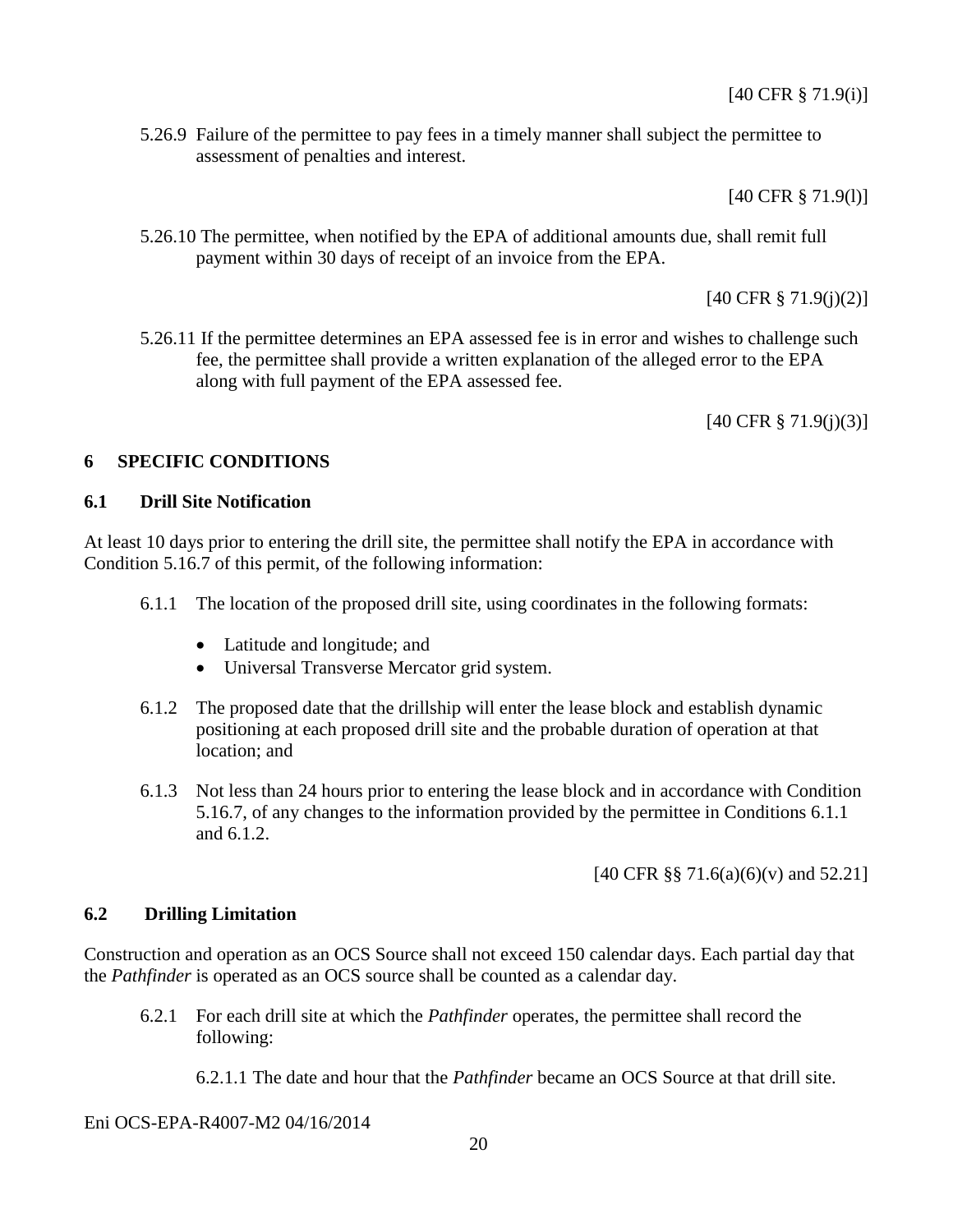6.2.1.2 The date and hour that the *Pathfinder* ceased to be an OCS Source at that drill site.

[40 CFR § 55.6(a)]

#### **6.3 Support Vessel Identification**

The permittee shall maintain records in accordance with Condition 5.16 of the engine specifications, operating time within the 25 nautical mile radius of the *Pathfinder*, and emission estimates for any support vessel used in place of the *Max Chouest*. These records shall be submitted as part of the Annual Compliance Certification in accordance with Condition 5.20.

[40 CFR § 55.2 and 55.8]

### **6.4 Source-wide SO<sup>2</sup> Emission Limit**

The permittee shall not combust any fuel with sulfur content greater than 15 parts per million by weight (ppmw), as determined by Condition 6.4.1, in any diesel-fueled emission unit on the *Pathfinder* and any support vessel.

- 6.4.1 The permittee shall obtain a certification of sulfur content for each shipment of fuel from the fuel supplier (the certification must indicate the sulfur content was determined by an approved EPA method), or the permittee shall obtain representative fuel samples using one of the methods in 40 CFR § 80.330 and shall determine the sulfur content of the fuel using one of the methods in 40 CFR § 80.580.
- 6.4.2 Monitoring, Recordkeeping and Reporting
	- 6.4.2.1 Prior to mobilizing the *Pathfinder* for activities covered by this permit, the permittee shall determine and record the sulfur content of the fuel on the drillship and the support vessels using the procedures in Condition 6.4.1.
	- 6.4.2.2 Thereafter, the permittee shall determine and record the sulfur content upon receiving each fuel shipment, as follows:
		- 6.4.2.2.1 Obtain a certification of sulfur content for each shipment of fuel from the fuel supplier, or
		- 6.4.2.2.2 Obtain a representative sample of the fuel delivered and analyze the sample for sulfur content using the procedures in Conditions 6.4.1.
- 6.4.3 The permittee shall provide the results of all fuel sample analyses required by Conditions 6.4.1 and 6.4.2 with the Compliance Certification Report required by Condition 5.20.

 $[40 \text{ CFR } \S \S 52.21, 71.6(a)(3) \text{ and } (c)(1)]$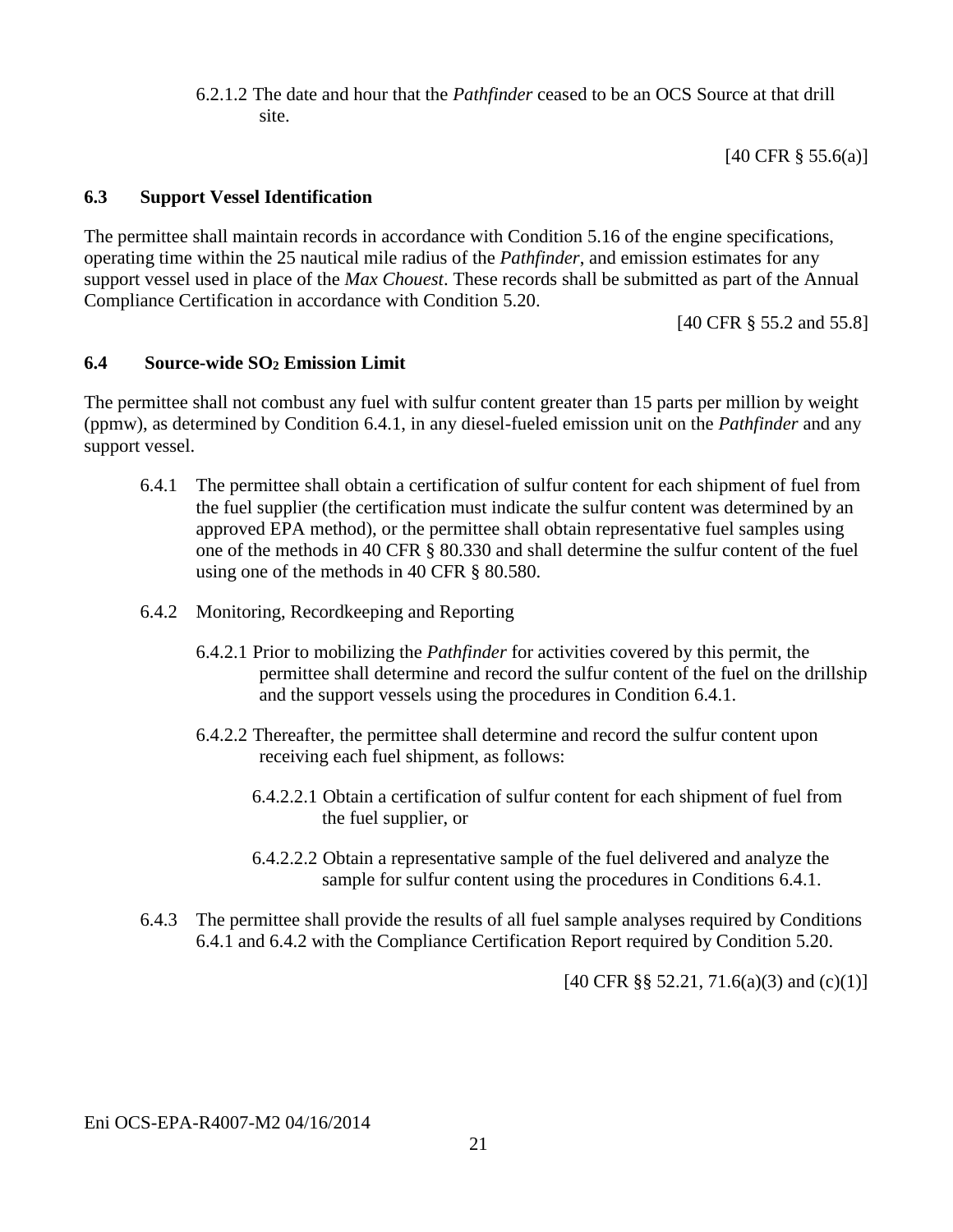#### **6.5 Drillship Emission Units Limits.**

- 6.5.1 Source Identification: DR-GE-01 through 06 Main propulsion generators equipped with positive crankcase ventilation, turbocharger and aftercooler, and high pressure fuel injection with aftercooling.
	- 6.5.1.1 The permittee shall not discharge or cause the discharge of emissions into the atmosphere for each engines in excess of:
		- 6.5.1.1.1 NO<sup>x</sup> BACT Limit: 12.7 g/kW-hr on a rolling 24-hour average.
		- 6.5.1.1.2 CO BACT Limit: 3.3 g/kW-hr on a rolling 24-hour average.
		- 6.5.1.1.3 VOC BACT Limit: 0.39g/kW-hr on a rolling 24-hour average.
		- 6.5.1.1.4 PM BACT Limit: 0.43 g/kW-hr on a rolling 24-hour average.
		- 6.5.1.1.5 PM<sub>10</sub> BACT Limit: 0.24 g/kW-hr on a rolling 24-hour average.
		- 6.5.1.1.6 PM<sub>2.5</sub> BACT Limit: 0.24 g/kW-hr on a rolling 24-hour average.
		- 6.5.1.1.7 CO2e Limit: 700 g/kW-hr on a rolling 12-month total.
	- 6.5.1.2 BACT Work Practice Standard: Use of good combustion practices based on the current manufacturer's specifications for these engines, and additional enhanced work practice standards as detailed in the application information submitted to the EPA in May 14, 2010. The application is provided in the administrative record and defines a detailed engine performance management system and the Diesel Engines with Turbochargers (DEWT) measurement system designed by Transocean. A parametric monitoring system equivalent to the DEWT measurement system may be used with prior EPA approval.
	- 6.5.1.3 Operating Limit DR-GE-01 through DR-GE-03: Of these units, no more than two units may be operated simultaneously.
	- 6.5.1.4 Operating Limit DR-GE-04 through DR-GE-06: Of these units, no more than two units may be operated simultaneously.
	- 6.5.1.5 Compliance Demonstration Method for units DR-GE-01 through 06: The permittee shall monitor  $NO<sub>x</sub>$ , CO, VOC, CO<sub>2</sub> and  $PM/PM_{10}/PM_{2.5}$  emissions by the use of either an EPA-approved continuous emissions monitoring system, or an EPA-approved alternative parametric monitoring method, or with prior written approval by the EPA, a stack testing emissions monitoring system pursuant to Condition 6.8.1.
	- 6.5.1.6 Monitoring, recordkeeping and reporting shall be conducted in accordance with Conditions 6.8.1 and 6.10.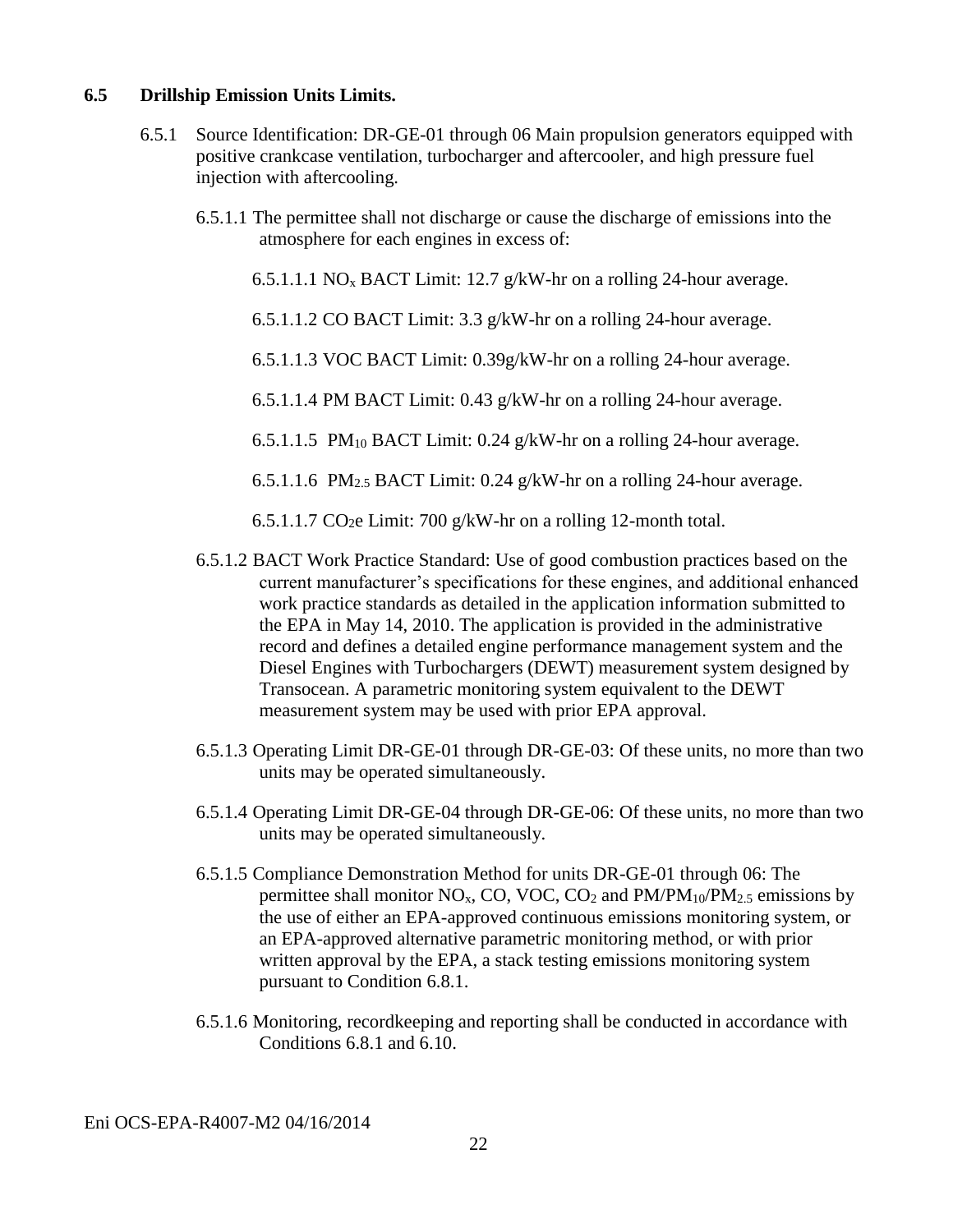- 6.5.2 Reserved.
- 6.5.3 Source Identification: DR-CE-01 through 04 Crane engines, equipped with positive crankcase ventilation, turbocharger and aftercooler, and high pressure fuel injection with aftercooling.
	- 6.5.3.1 The permittee shall not discharge or cause the discharge of emissions into the atmosphere for both engines in excess of:
		- 6.5.3.1.1 NO<sub>x</sub> Emission Limit: 9.7 TPY on a rolling 12-month total.
		- 6.5.3.1.2 CO Emission Limit: 4.0 TPY on a rolling 12-month total.
		- 6.5.3.1.3 VOC Emission Limit: 1.5 TPY on a rolling 12-month total.
		- 6.5.3.1.4 PM/PM10/PM2.5 Emission Limit: 1.3 TPY on a rolling 12-month total.
		- 6.5.3.1.5 CO2e Emission Limit: 687 TPY on a rolling 12-month total.
	- 6.5.3.2 BACT Work Practice Standard: Use of good combustion practices, based on the current manufacturer's specifications for this engine
	- 6.5.3.3 Operating Limit: Each unit shall be operated no more than eight (8) hours per calendar day per unit.
	- 6.5.3.4 Compliance with Condition 6.5.3.1 will be demonstrated through monitoring, recordkeeping and reporting conducted in accordance with Conditions 6.8.2 and 6.10.

[40 CFR §§ 52.21 and 71.6(a)(1), (a)(3) and (c)(1)]

6.5.3.5 Any subsequent replacement of these units must be compliant with 40 CFR part 60, subpart IIII, unless the permittee applies for and obtains an exemption under 40 CFR Part 60, subpart IIII or 40 CFR § 55.

[40 CFR §60.4200]

- 6.5.4 Source Identification: DR-GE-07 Emergency generator engine, equipped with positive crankcase ventilation, turbocharger and aftercooler, and high pressure fuel injection with aftercooling.
	- 6.5.4.1 The permittee shall not discharge or cause the discharge of emissions into the atmosphere in excess of:

6.5.4.1.1 NO<sub>x</sub> Emission Limit: 0.4 TPY on a rolling 12-month total.

6.5.4.1.2 CO Emission Limit: 0.09 TPY on a rolling 12-month total.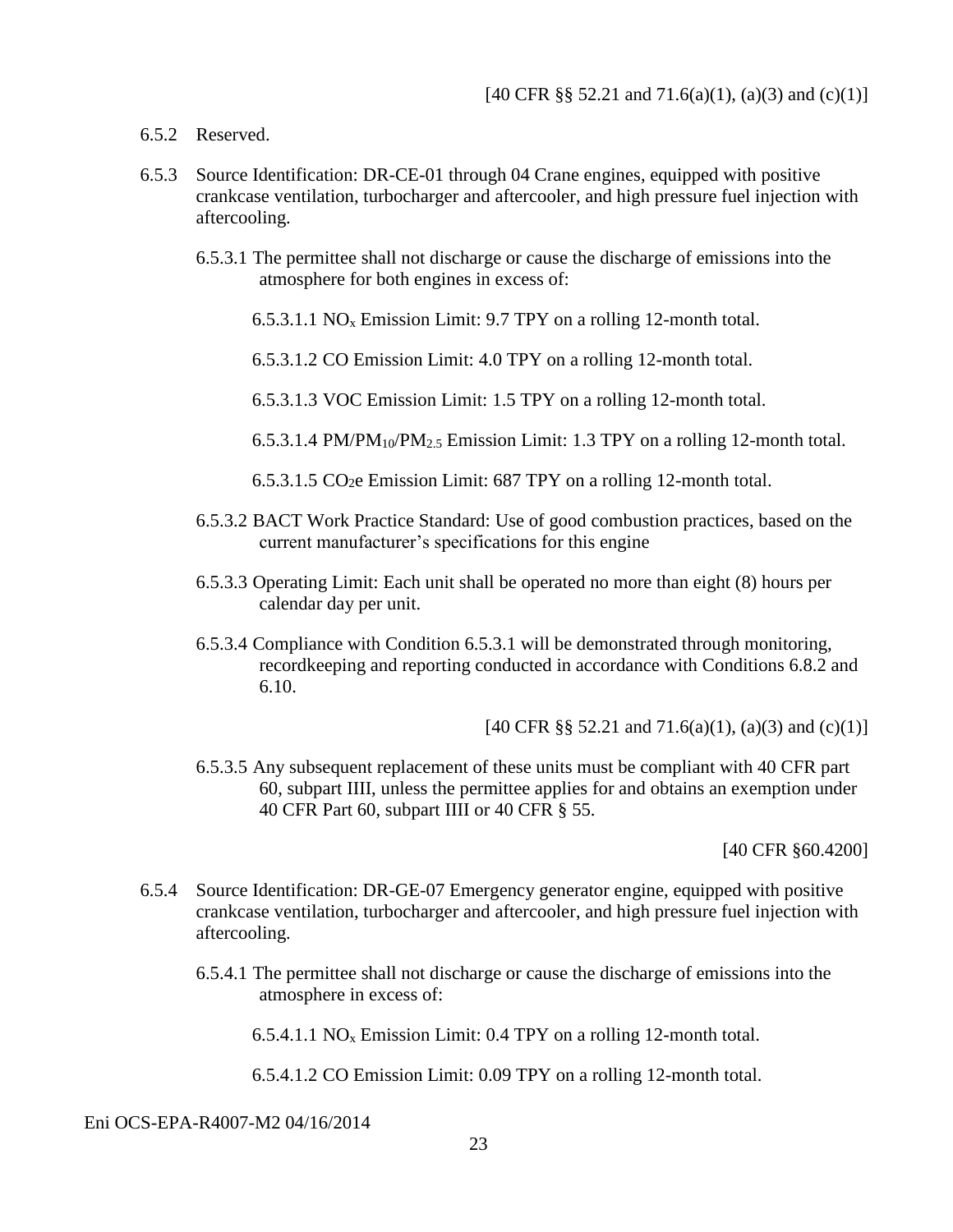- 6.5.4.1.3 VOC Emission Limit: 0.03 TPY on a rolling 12-month total.
- 6.5.4.1.4 PM/PM<sub>10</sub>/PM<sub>2.5</sub> Emission Limit: 0.03 TPY on a rolling 12-month total.
- $6.5.4.1.5 \text{ CO}_2$ e Emission Limit: 14.6 TPY on a rolling 12-month total.
- 6.5.4.2 BACT Work Practice Standard: Use of good combustion practices based on the current manufacturer's specifications for this engine.
- 6.5.4.3 Operating Limit: This unit shall be operated no more than two (2) hours per week on a rolling 7-day total.
- 6.5.4.4 Compliance with Condition 6.5.4.1 will be demonstrated through monitoring, recordkeeping and reporting conducted in accordance with Conditions 6.8.2 and 6.10.

[40 CFR §§ 52.21 and 71.6(a)(1), (a)(3) and (c)(1)]

- 6.5.5 Source Identification: DR-PE-01 Emergency fire pump engine, equipped with positive crankcase ventilation, turbocharger and aftercooler, and high pressure fuel injection with aftercooling.
	- 6.5.5.1 The permittee shall not discharge or cause the discharge of emissions into the atmosphere for in excess of:
		- 6.5.5.1.1 NO<sup>x</sup> Emission Limit: 0.02 TPY on a rolling 12-month total.
		- 6.5.5.1.2 CO Emission Limit: 0.005 TPY on a rolling 12-month total.
		- 6.5.5.1.3 VOC Emission Limit: 0.002 TPY on a rolling 12-month total.
		- 6.5.5.1.4 PM/PM<sub>10</sub>/PM<sub>2.5</sub> Emission Limit: 0.002 TPY on a rolling 12-month total.
		- 6.5.5.1.5 CO2e Emission Limit: 2.4 TPY on a rolling 12-month total.
	- 6.5.5.2 BACT Work Practice Standard: Use of good combustion practices based on the current manufacturer's specifications for this engine.
	- 6.5.5.3 Operating Limit: This unit shall be operated no more than 20 minutes per week of non-emergency, planned operation time on a rolling 7-day total.
	- 6.5.5.4 Compliance with Condition 6.5.5.1 will be demonstrated through monitoring, recordkeeping and reporting conducted in accordance with Conditions 6.8.2 and 6.10.

[40 CFR §§ 52.21 and 71.6(a)(1), (a)(3) and (c)(1)]

6.5.6 Source Identification: DR-B-01 Diesel boiler equipped with insulation/insulation jackets.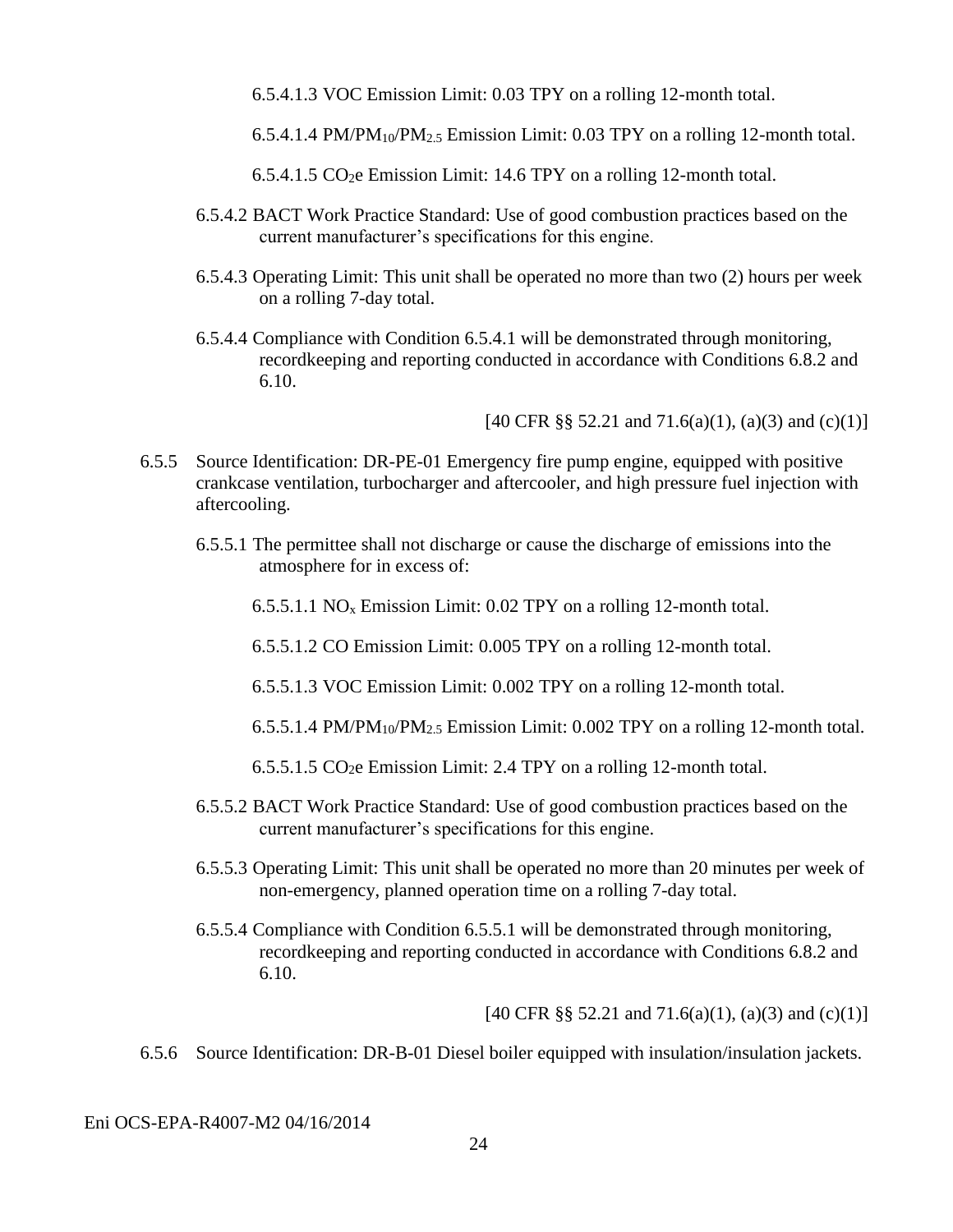- 6.5.6.1 The permittee shall not discharge or cause the discharge of emissions into the atmosphere for in excess of:
	- 6.5.6.1.1 NO<sub>x</sub> Emission Limit: 0.49 TPY on a rolling 12-month total.

6.5.6.1.2 CO Emission Limit: 0.12 TPY on a rolling 12-month total.

- 6.5.6.1.3 VOC Emission Limit: 0.005 TPY on a rolling 12-month total.
- 6.5.6.1.4 PM Emission Limit: 0.05 TPY on a rolling 12-month total.

6.5.6.1.5 PM<sup>10</sup> Emission Limit: 0.02 TPY on a rolling 12-month total.

6.5.6.1.6 PM2.5 Emission Limit: 0.01 TPY on a rolling 12-month total.

6.5.6.1.7 CO2e Emission Limit: 565 TPY on a rolling 12-month total.

- 6.5.6.2 BACT Work Practice Standard: Use of good combustion and maintenance practices based on the current manufacturer's specifications for this engine.
- 6.5.6.3 Operating Limit: This unit shall be operated no more than 720 hours per 150 day operating period.
- 6.5.6.4 Compliance with Condition 6.5.6.1 will be demonstrated through monitoring, recordkeeping and reporting conducted in accordance with Conditions 6.8.2 and 6.10.

[40 CFR §§ 52.21 and 71.6(a)(1), (a)(3) and (c)(1)]

- 6.5.7 Source Identification: DR-EC-01 through 04 Escape capsule diesel engines.
	- 6.5.7.1 Operating Limit: This unit shall be operated no more than 10 minutes per month of non-emergency, planned operation time on a rolling 30-day total.
	- 6.5.7.2 Compliance with this operating limit will be assured by maintaining a record of operating time.
	- 6.5.7.3 Monitoring, recordkeeping and reporting shall be conducted in accordance with Conditions 6.8.2 and 6.10.

[40 CFR §§ 52.21 and 71.6(a)(1), (a)(3) and (c)(1)]

6.5.8 Source Identification: DR-TA-01 through 24 Tanks.

6.5.8.1 VOC Emission Limit: 0.27 TPY on a rolling 12-month total.

6.5.8.2 BACT Work Practice Standard: Use of good maintenance practices based on the current manufacturer's specifications for each tank.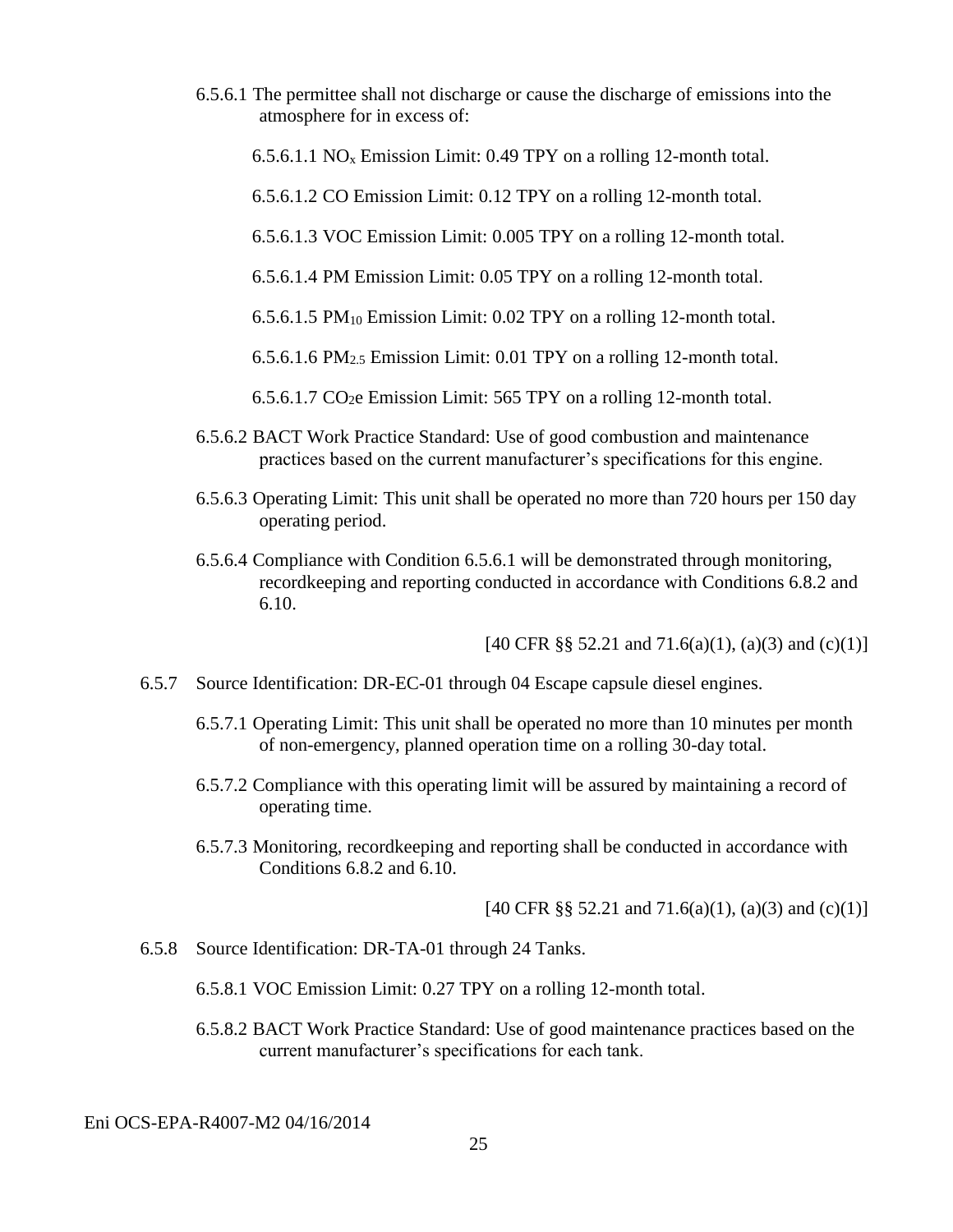6.5.8.3 Compliance with this operating limit will be demonstrated through monitoring, recordkeeping and reporting conducted in accordance with Conditions 6.8.3 and 6.10.

 $[40 \text{ CFR } \S \S 52.21 \text{ and } 71.6(a)(1), (a)(3) \text{ and } (c)(1)]$ 

- 6.5.9 Source Identification: DR-TL-01 Fuel tank loading.
	- 6.5.9.1 VOC Emission Limit: 0.03 TPY on a rolling 12-month total.
	- 6.5.9.2 Operating Limit: The loading throughput shall be no more than 10,132 gallons/day on a rolling 24-hour total.
	- 6.5.9.3 Compliance with this operating limit will be demonstrated through monitoring, recordkeeping and reporting conducted in accordance with Conditions 6.8.4 and 6.10.

[40 CFR §§ 52.21 and 71.6(a)(1), (a)(3) and (c)(1)]

- 6.5.10 Source Identification: DR-WO-01 Welding operations
	- 6.5.10.1 PM/PM<sub>10</sub>/PM<sub>2.5</sub> BACT Emission Limit: 0.02 tons per year on a 12-rolling total basis.
	- 6.5.10.2 BACT Work Practice Standard: Best management practices to include:
		- 6.5.10.2.1 Maintaining an accurate account of the quantity and type of welding rods used, and
		- 6.5.10.2.2 Following manufacturer's recommendations for all equipment used in welding operations, including voltage levels.
	- 6.5.10.3 Operating Limits: Total welding rods used shall be limited to 1,875 pounds per year of Type E309MO-16, E316L-16, E6010, E7018 (or equivalent) on a 12 month rolling total basis.
	- 6.5.10.4 Compliance with this operating limit will be demonstrated through monitoring, recordkeeping and reporting conducted in accordance with Conditions 6.8.5 and 6.10.

[40 CFR §§ 52.21 and 71.6(a)(1), (a)(3) and (c)(1)]

6.5.11 Source Identification: DR-PO-01 Painting operations.

6.5.11.1 VOC BACT Emission Limit: 0.65 tons per year on a 12-month rolling total basis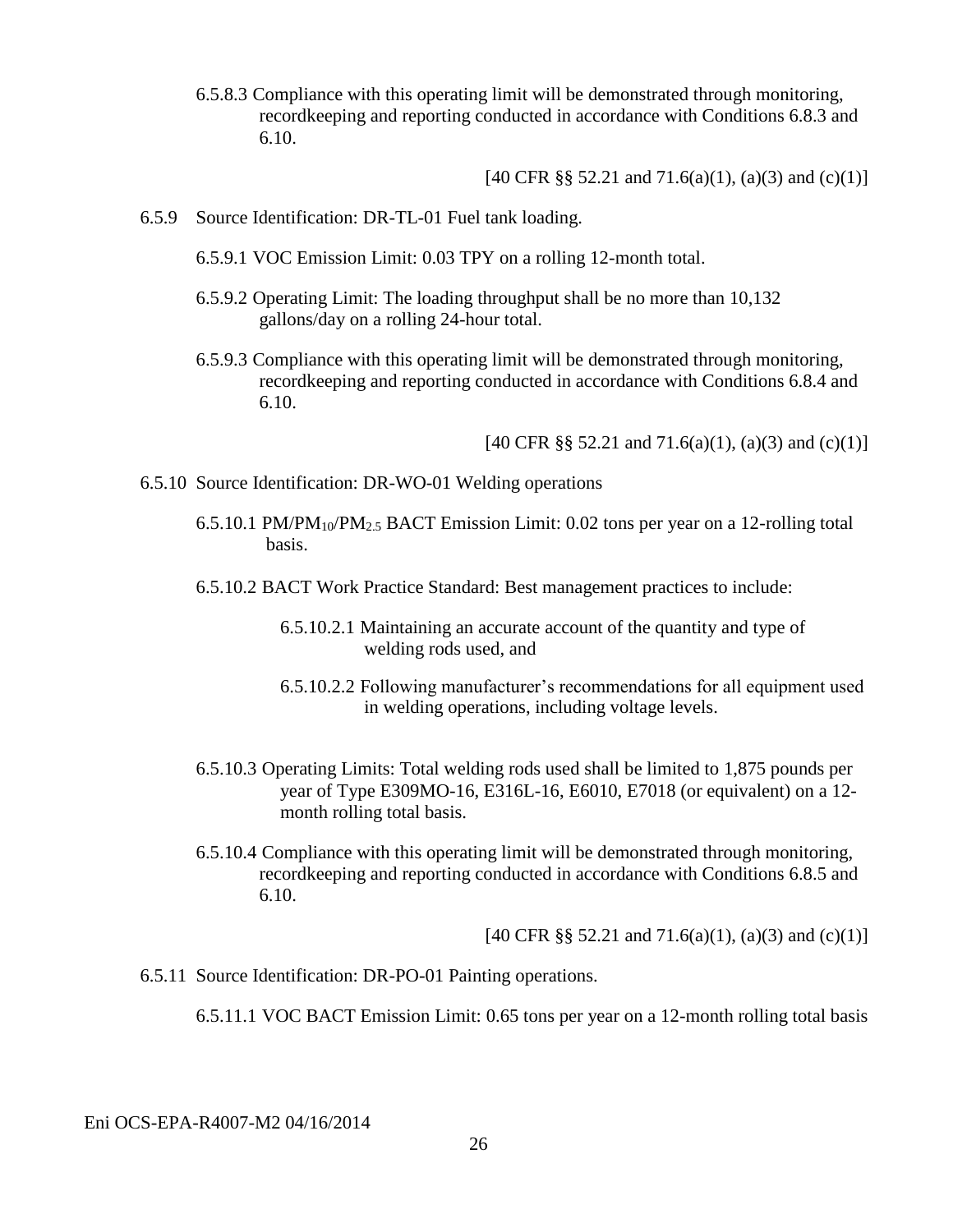- 6.5.11.2 BACT Work Practice Standards:
	- 6.5.11.2.1 Best management practices to include: use of low-VOC coatings, use of drip pan and drop cloth in mixing/painting areas, and proper storage of coatings (and thinners) in non-leaking containers, and
	- 6.5.11.2.2 Use of only brushes and rollers for coating applications.
- 6.5.11.3 Operating Limits: Total paint and thinner usage shall be limited to 323 and 33 gallons per year, respectively, on a rolling 12-month total basis.
- 6.5.11.4 Compliance with this operating limit will be demonstrated through monitoring, recordkeeping and reporting conducted in accordance with Conditions 6.8.6 and 6.10.

[40 CFR §§ 52.21 and 71.6(a)(1), (a)(3) and (c)(1)]

#### **6.6 Offshore Support Vessels Operating Limits**

- 6.6.1 The vessel *Max Chouest* or substitute support vessels (with equivalent or lower potential to emit) shall not exceed a total of 2100 operating hours within 25 nautical miles of the drillship for duration of the project.
- 6.6.2 The utilized support vessels shall not combust any diesel fuel with sulfur content greater than 15 ppmw.
- 6.6.3 Compliance with this operating limit will be demonstrated through the monitoring, recordkeeping and reporting conditions as set forth in Conditions 6.9 and 6.10.

[40 CFR §§ 52.21, 55.2, 55.6(a)(4) and 71.6(a)(1), (a)(3) and (c)(1)]

### **6.7 New Source Performance Standards and National Emission Standard for Hazardous Air Pollutants (HAP) Requirements**

- 6.7.1 Crane engines DR-CE-01 through DR-CE-04 are subject to 40 CFR part 60, subpart IIII based on the per cylinder displacement and model year. The permittee has been granted a technical exemption pursuant to 40 CFR § 55.7 from the emission standard certification requirement of 40 CFR 60, subpart IIII. The permittee shall demonstrate compliance with emissions standards as specified in Condition 6.4, Condition 6.5.3 and by compliance with the following:
	- 6.7.1.1 The permittee shall operate and maintain the engines according to the manufacturer's written instructions or procedures developed by the permittee that are approved in writing by the engine manufacturer. The permittee shall only change those settings that are approved by the manufacturer. The permittee shall maintain records of the manufacturer's written instructions for operation and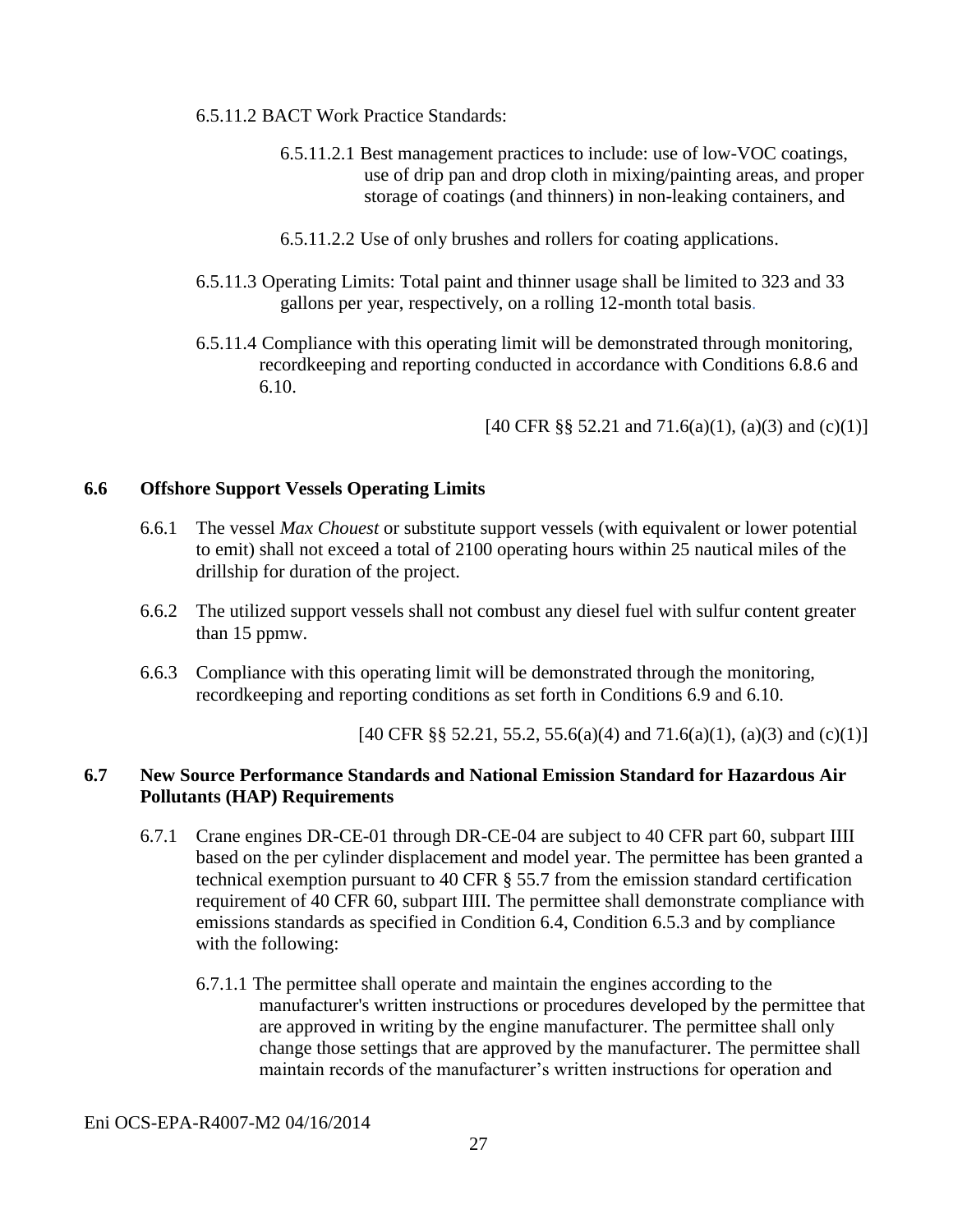maintenance of the engine or the procedures the permittee developed that are approved in writing by the manufacturer in accordance with Condition 5.16.

6.7.1.2 The permittee must obtain the following emission reductions, not otherwise required by the Clean Air Act, from the same source or other sources in the area (including onshore): 8 tons of combined  $NO<sub>x</sub>$  and  $VOC$ ; 2 ton of PM (including PM precursors). Such reductions must be verified by the EPA prior to commencing operation.

[40 CFR § 55.7, 40 CFR part 60 subpart IIII]

- 6.7.2 If the project extends beyond May 3, 2013, based on engine model years and engine use (summarized in Table 2 of Section 4 of this permit), diesel engines DR-GE-01 through 06 are subject to and shall comply with the applicable requirements of 40 CFR part 63, subpart ZZZZ.
	- 6.7.2.1 Existing stationary engines located at an area source of HAP emissions must comply with the requirements in Table 2d and the operating limitations in Table 1b and Table 2b in subpart ZZZZ no later than May 3, 2013, in accordance with the compliance schedule requirements of Condition 5.21.
	- 6.7.2.2 Compliance with the numerical emission limitations established in subpart ZZZZ is based on the results of testing the average of three 1-hour runs using the testing requirements and procedures in 40 CFR § 63.6620.
	- 6.7.2.3 Recordkeeping and reporting: Compliance with Condition 6.7.2 shall be determined based upon recordkeeping required by the Annual Compliance Certification set forth in Condition 5.20.

[40 CFR part 63, subpart ZZZZ]

6.7.2.4 Based on engine model years and engine use (summarized in Table 1 of Section 4 of this permit), the DR-CE-01 through DR-CE-04 Crane engines are subject to 40 CFR part 63, subpart ZZZZ. For the purpose of compliance with 40 CFR part 63, subpart ZZZZ, compliance with Condition 6.7.1 shall constitute compliance with 40 CFR part 60, subpart IIII for the DR-CE-01 through DR-CE-04 crane engines.

[40 CFR part 63, subpart ZZZZ, 40 CFR part 60, subpart IIII, 40 CFR § 55.7]

6.7.3 The permittee shall submit to the EPA prior notification of any upgrades to or replacements of diesel units specified in Table 1 of Section 4 of this permit in addition to a reevaluation of the applicability of pertinent NESHAP and NSPS regulations for the modified diesel unit.

[40 CFR §§ 71.6(a)(1), (a)(3) and (c)(1)]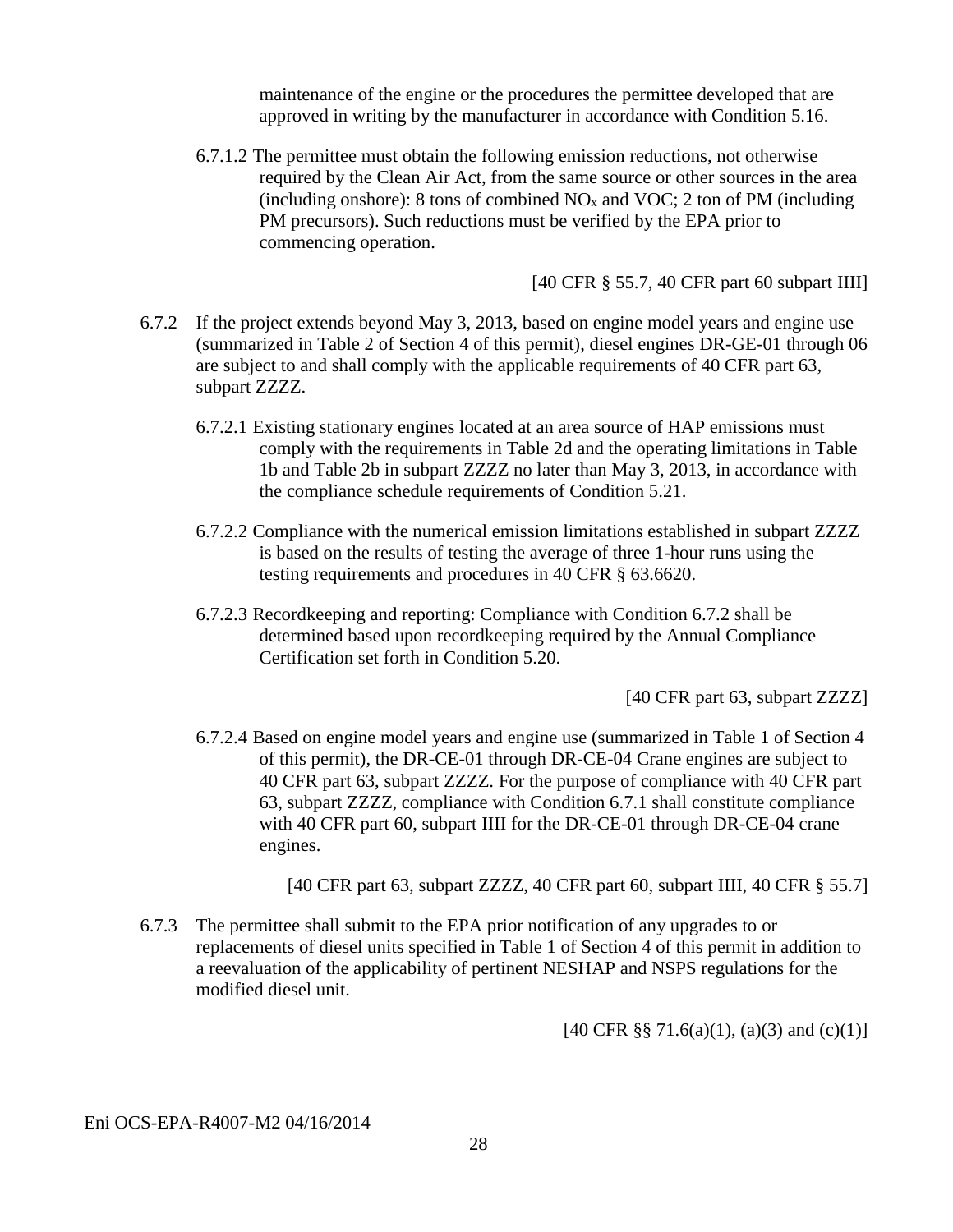#### **6.8 Monitoring and Recordkeeping Requirements for the Drillship.**

- 6.8.1 Drillship Main Propulsion Generator Engines units DR-GE-01 through DR-GE-06.
	- 6.8.1.1 In accordance with Condition 6.5.1., the permittee shall monitor  $NO<sub>x</sub>$ , CO, VOC,  $CO<sub>2</sub>$  and PM/PM<sub>10</sub>/PM<sub>2.5</sub> emissions from the main drillship engines by the use of either an EPA-approved continuous emissions monitoring system, or an EPAapproved alternative parametric monitoring method, or, with prior written approval by the EPA, a stack testing emissions monitoring system as described in Conditions 6.8.1.1.1. through 6.8.1.1.3., on a pollutant specific basis.
		- 6.8.1.1.1 Continuous Emissions Monitoring (Compliance Monitoring Option #1)
			- 6.8.1.1.1.1 The permittee shall properly install, maintain in good working order, and operate a continuous emissions monitoring system to monitor emissions from the main generator engines, DR-GE-01 through DR-GE-06.
			- 6.8.1.1.1.2 The permittee shall obtain stack gas volumetric flow rates using a calibrated flow monitor that records data on a continuous basis.
			- 6.8.1.1.1.3 The permittee shall monitor and record energy usage in kW-hr.
			- 6.8.1.1.1.4 The permittee shall install, calibrate and maintain the continuous emissions monitoring system with a plan approved by the EPA.
			- 6.8.1.1.1.5 The quality assurance plan used by the permittee for the certification and operation of the continuous emissions monitoring system shall be made available to the EPA upon request.
			- 6.8.1.1.1.6 The permittee shall demonstrate compliance based on a 24 hour period.
		- 6.8.1.1.2 Parametric Monitoring (Compliance Monitoring Option #2)
			- 6.8.1.1.2.1 The permittee shall properly monitor  $NO<sub>x</sub>$ , CO, VOC, CO<sub>2</sub> and  $PM/PM_{10}/PM_{2.5}$  emissions from the main generator engines, DR-GE-01 through DR-GE-06, by using a parametric monitoring system such as the Transocean Diesel Engines with Turbochargers (DEWT) measurement system or its equivalent upon prior written approval by the EPA.
			- 6.8.1.1.2.2 If the DEWT measurement system is utilized, the permittee shall monitor and record the following parameters once every 30 seconds for 30 minutes twice a day: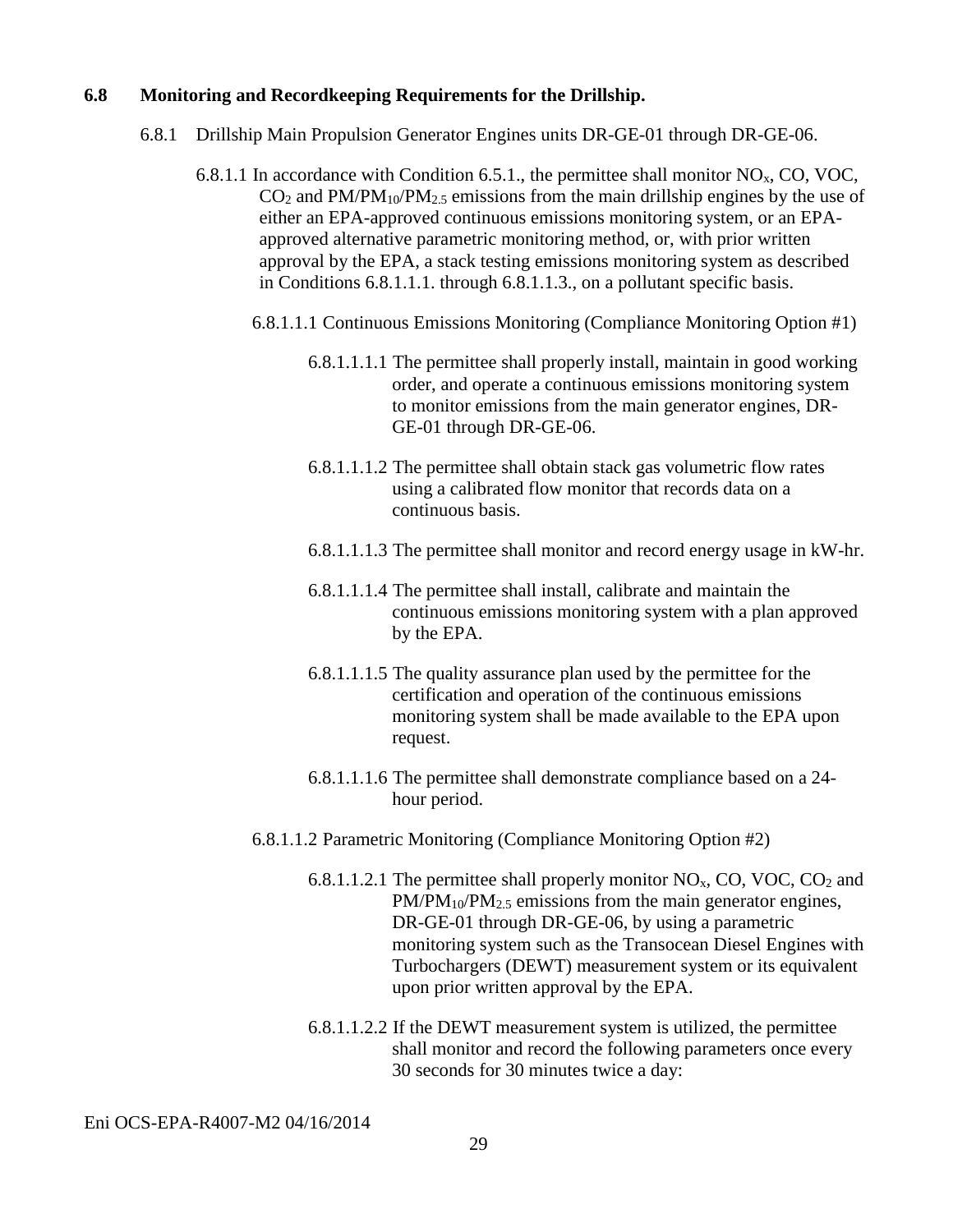- Charge Air Pressure (kPa) after air cooler;
- Charge Air Temperature (Celsius) after air cooler;
- Turbocharger RPM A& B (RPM);
- Engine Air Inlet Pressure (kPa);
- Engine Air Inlet Temperature (Celsius);
- Engine Air Inlet Relative Humidity (g/kg);
- Generator Load (kW); and
- NO<sub>x</sub> and CO (ppm); and CO<sub>2</sub> or O<sub>2</sub> (%) Emission Concentration.

[40 CFR part 52.21; 71.6(a)(1), (a)(3) and (c)(1)]

- 6.8.1.1.3 Stack Testing Emissions Monitoring (Compliance Monitoring Option #3)
	- 6.8.1.1.3.1 The permittee shall properly monitor  $NO<sub>x</sub>$ , CO, VOC, CO<sub>2</sub> and PM/PM<sub>10</sub>/PM<sub>2.5</sub> emissions from the main generator engines, DR-GE-01 through DR-GE-06, by using stack testing data collected according to an the EPA approved protocol and in accordance with Condition 6.8.1.1 to prepare a graph of engine load versus emission rates expressed in grams per kilowatthour (g/kW-hr) for each engine. Data collected prior to issuance of this permit may be used with the EPA approval. Plot the engine load as the independent (or x) variable and the pollutant emission rates as the dependent (or y) variable for each load point tested. Construct the graph by drawing straightline segments between each load point. Draw a horizontal line to the y-axis from the minimum load point tested.
	- 6.8.1.1.3.2 Within 90 days of the start of the drilling campaign, the six main engines, DR-GE-01 through DR-GE-06, shall be stack tested under the requirements of this section.
	- 6.8.1.1.3.3 Each stack test shall be conducted at three different loads within the expected range of operations.
	- 6.8.1.1.3.4 At a minimum, each stack test run shall test for emissions of CO,  $NO<sub>X</sub>$ ,  $PM<sub>2.5</sub>$ ,  $PM<sub>10</sub>$ , VOC, CO<sub>2</sub>, and visible emissions.
	- 6.8.1.1.3.5 During each test run, the permittee shall monitor and record the following information:
		- Density of the fuel used (in lbs/gallon);
		- Heat content of the fuel used (in Btu/gallon); and
		- Electrical power produced (in kW-hr).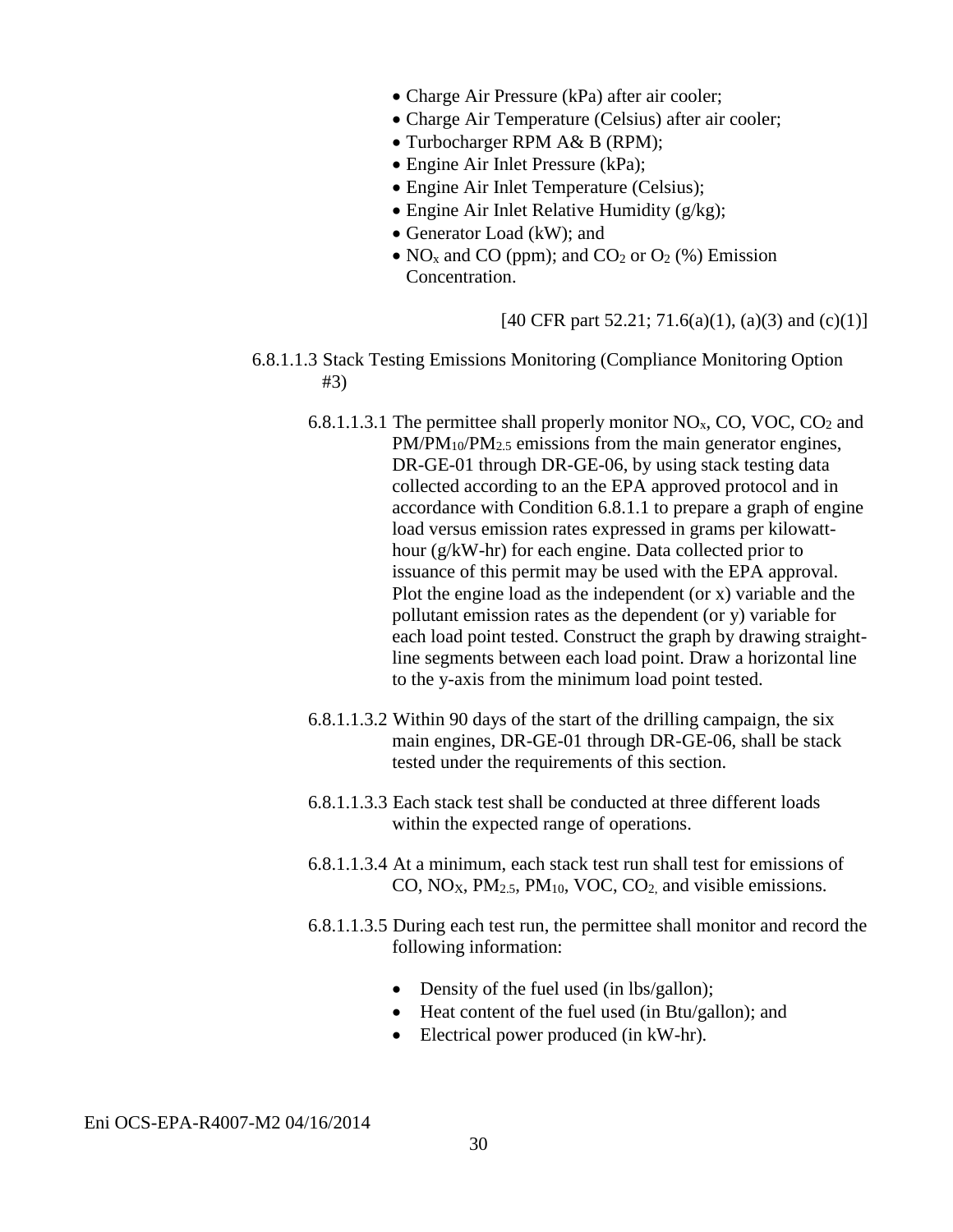- 6.8.1.1.3.6 For each engine, each load, and each pollutant, the permittee shall determine emission rates in g/kW-hr.
- 6.8.1.1.3.7 Use the load information recorded per Conditions 6.8.1.1.3.3 through 6.8.1.1.3.6, along with the graph of engine load versus emission rates to determine the emission rate in g/kW-hr for each engine load recorded. Linear interpolation shall be used to determine the emission rate when the actual load falls between two tested load points. When the engine load exceeds the maximum load measured during the stack testing, report the g/kW-hr emission rate obtained for the highest load point tested during the most recent stack test. Calculate the average emission rate for each hour of operation from all the individual emission rate results recorded during the hour.
- 6.8.1.1.3.8 When records of engine load are not available, substitute the highest g/kW-hr emission rate calculated for all the load points tested during the most recent stack test.
- 6.8.1.1.3.9 Determine the average emission rate  $(g/kW-hr)$  for each unit from the hourly emission rate results in each rolling 24 hour period.
- 6.8.2 Drillship Crane Engines, DR-CE-01 through 04, Emergency Generator, DR-GE-07, Emergency Fire Pump, DR-PE-01, Escape Capsule Diesel Engines, DR-EC-01 through DR-EC- 04, and Diesel Boiler DR-B-01.
	- 6.8.2.1 To show compliance with applicable operating limits in Conditions 6.5.2 through 6.5.7, the permittee shall monitor and maintain a record with the following information:
		- 6.8.2.1.1 Unit ID.
		- 6.8.2.1.2 Date/time engine or boiler started.
		- 6.8.2.1.3 Date/time engine or boiler shut down.
		- 6.8.2.1.4 Name of person operating equipment (printed).
		- 6.8.2.1.5 Signature of person operating equipment.
- 6.8.3 Tanks DR-TA-01 through DR-TA-24.
	- 6.8.3.1 Compliance with applicable operating limits in Condition 6.5.8 will be assured by using the EPA's TANKS 4.0.9d program.
	- 6.8.3.2 The permittee shall monitor and maintain a record with the following information: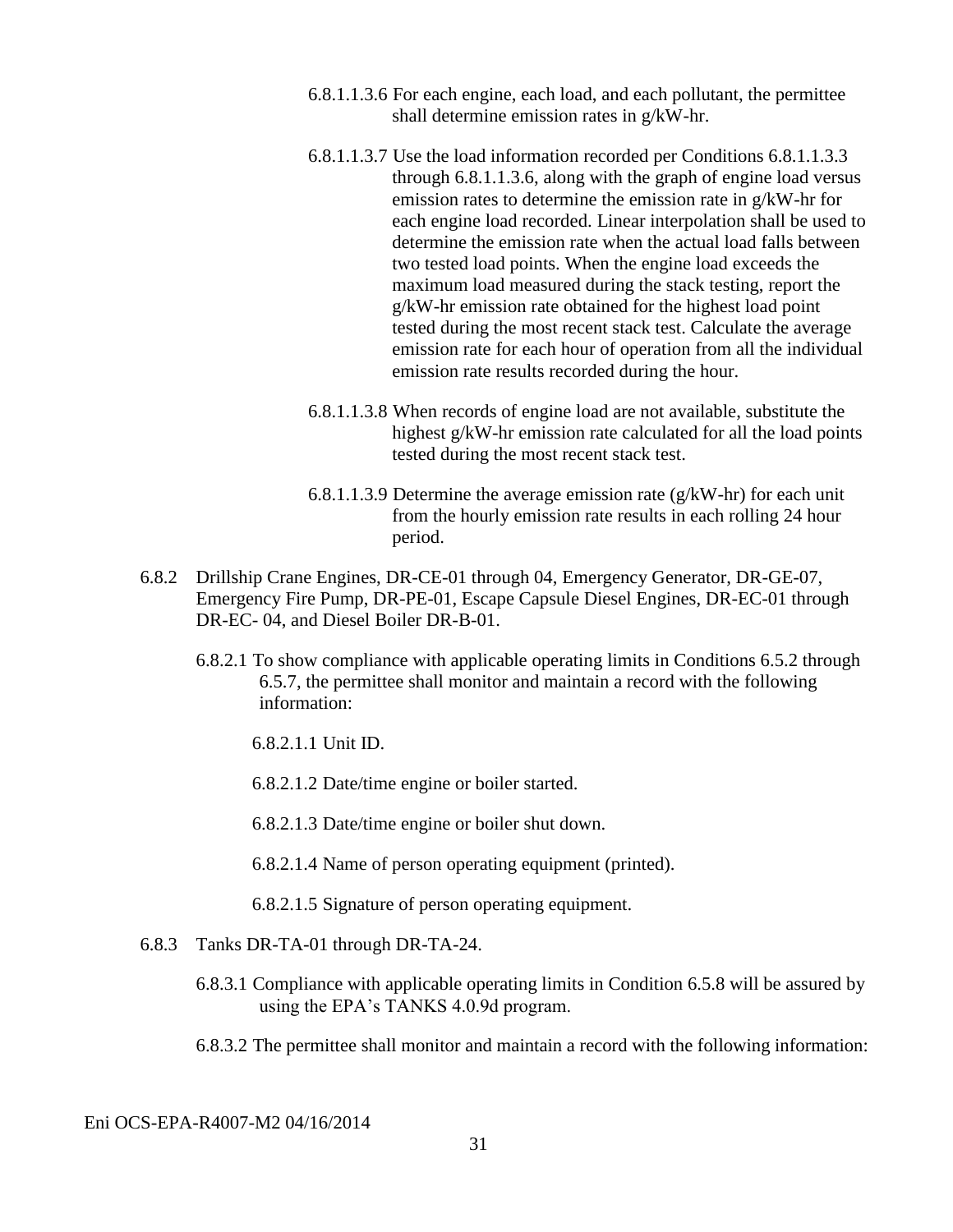6.8.3.2.1 Unit ID.

- 6.8.3.2.2 Records showing the dimensions of units DR-TA-01 through 24, and an analysis showing its capacity. These records shall be kept for the life of the unit.
- 6.8.4 Tank Loading DR-TL-01.
	- 6.8.4.1 Compliance with this operating limit in Condition 6.5.9. will be assured by maintaining a contemporaneous record of operating time.
	- 6.8.4.2 The permittee shall monitor and maintain a record with the following information:

6.8.4.2.1 Unit ID.

6.8.4.2.2 Date/time loading started.

6.8.4.2.3 Date/time loading ended.

6.8.4.2.4 The amount of fuel consumed per day shall be recorded in gallons.

6.8.4.2.5 Name of person recording delivery (printed).

6.8.4.2.6 Signature of recorder.

6.8.5 Welding Operations

Compliance with Condition 6.5.10 will be assured by monitoring and recording the types and amounts (in pounds) of welding rods used on a daily basis.

6.8.6 Painting Operations

Compliance with Conditions 6.5.11 will be assured by monitoring and recording the types and amounts (in gallons) of coatings and thinners used on a daily basis. Also, MSDS information for all coatings and thinners used must be kept on file.

[40 CFR §§ 52.21, 55.8 and 71.6(a)(1), (a)(3) and (c)(1)]

#### **6.9 Monitoring and Recordkeeping Requirements for the Support Vessel Engines**

- 6.9.1 Compliance demonstration method for the support vessels, in accordance with Condition 6.6, the permittee shall monitor and maintain a contemporaneous record of the following information:
	- 6.9.1.1 Compliance with this operating limit will be assured by maintaining a record of operating time within the 25 nautical mile radius of the *Pathfinder* and during standby time at the *Pathfinder*.